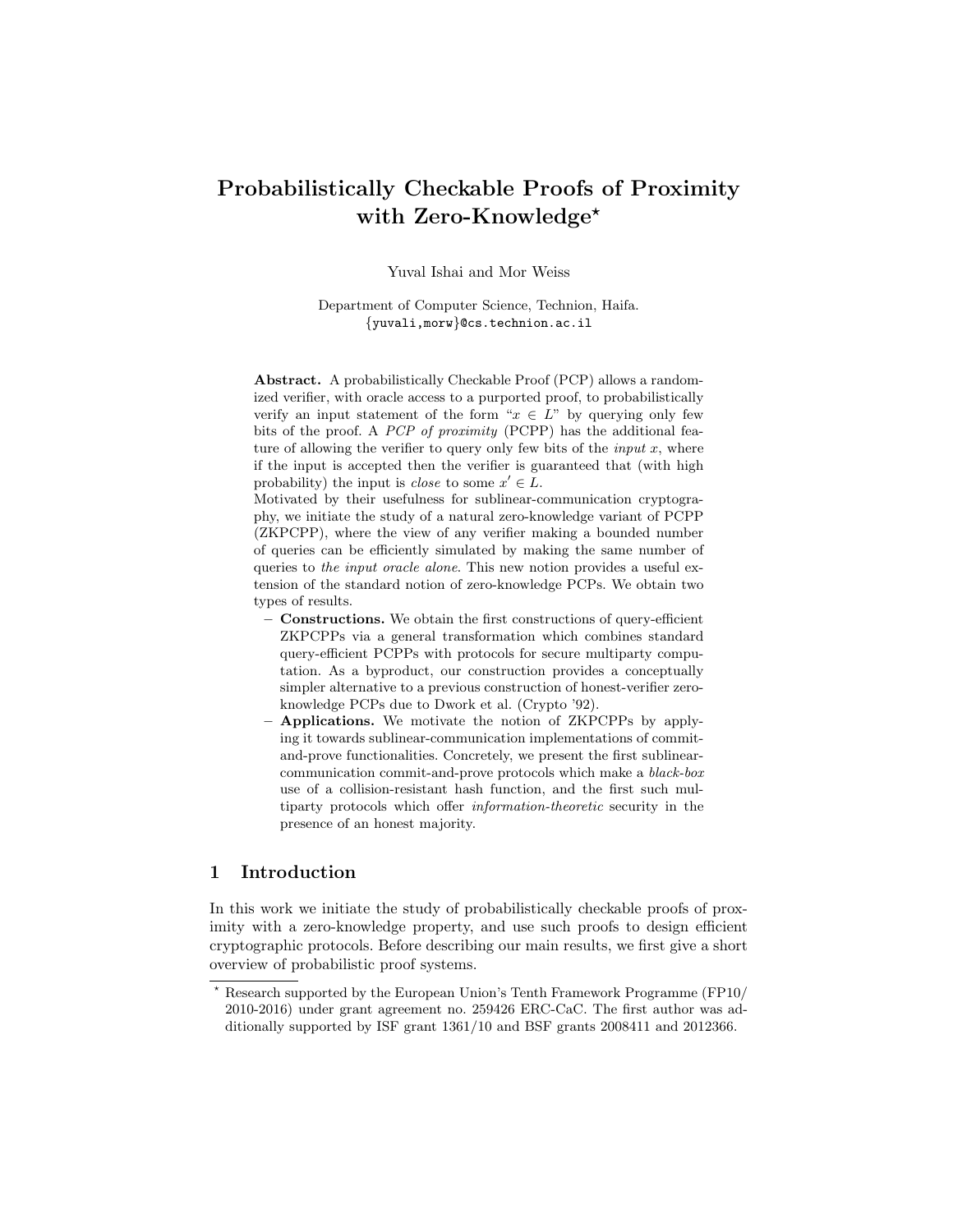Probabilistically Checkable Proof (PCP) systems [?,?] are proof systems that allow an efficient randomized verifier, with oracle access to a purported proof, to probabilistically verify claims such as " $x \in L$ " (for some input x and an NPlanguage  $L$ ) by probing only few bits of the proof. The verifier accepts the proof of a true claim with probability 1 (the completeness property), and rejects false claims with high probability (the probability that the verifier accepts a false claim is called the soundness error). The celebrated PCP theorem  $[?; ?]$  asserts that any NP language admits a PCP system with soundness error  $1/2$  in which the verifier reads only a constant number of bits from the proof. The soundness error can be reduced to  $2^{-\sigma}$  by running the verifier  $\sigma$  times.

Probabilistically Checkable Proofs of Proximity (PCPPs), also known as assignment testers, are proof systems that allow probabilistic verification of claims by probing few bits of the input and a purported proof. Needless to say, the verifier of such a system cannot generally be expected to distinguish inputs in the language from inputs that are not in the language, but rather it should accept every  $x \in L$  with probability 1 and reject (with high probability) every input that is "far" from all  $x' \in L$ . First introduced in [?,?,?] as building blocks for the construction of more efficient PCPs, there are currently known PCPP systems for NP with parameters comparable to those of the best known PCP systems [?,?].

A seemingly unrelated concept is that of zero-knowledge (ZK) proofs [?], namely proofs that carry no extra knowledge other than being convincing. Combining the advantages of ZK proofs and PCPs, a zero-knowledge PCP (ZKPCP) is defined similarly to a traditional PCP, with the additional guarantee that the view of any (possibly malicious) verifier can be efficiently simulated up to a small statistical distance. ZKPCPs were first constructed by Kilian et al. [?], building on a previous weaker "honest-verifier" notion of ZKPCPs implicitly constructed by Dwork et al. [?]. More concretely, the work of [?] combines the weaker variant of ZKPCPs from [?] with an unconditionally secure oracle-based commitment primitive called a "locking scheme" to obtain ZKPCPs for NP that guarantee statistical zero-knowledge against query-bounded malicious verifiers, namely ones who are limited to asking at most  $p(|x|)$  queries for some fixed polynomial p. A simpler construction of locking schemes was recently given in [?].

ZKPCPPs. In this work we put forward and study the new notion of zeroknowledge PCPP (or ZKPCPP for short), which extends the previous notion of ZKPCP and makes it more useful. A ZKPCPP is a PCPP with a probabilistic choice of proof and the additional guarantee that the view of any (possiblymalicious) verifier, making at most  $q^*$  queries to his input and his proof oracle, can be efficiently simulated by making the same number of queries to the input alone. ZKPCPPs are a natural extension of ZKPCPs (indeed, the existence of a ZKPCPP system implies the existence of a ZKPCP system with related parameters) and interesting objects on their own. As we explain next, they are also motivated by cryptographic applications that involve sublinear-communication zero-knowledge arguments on distributed or committed data.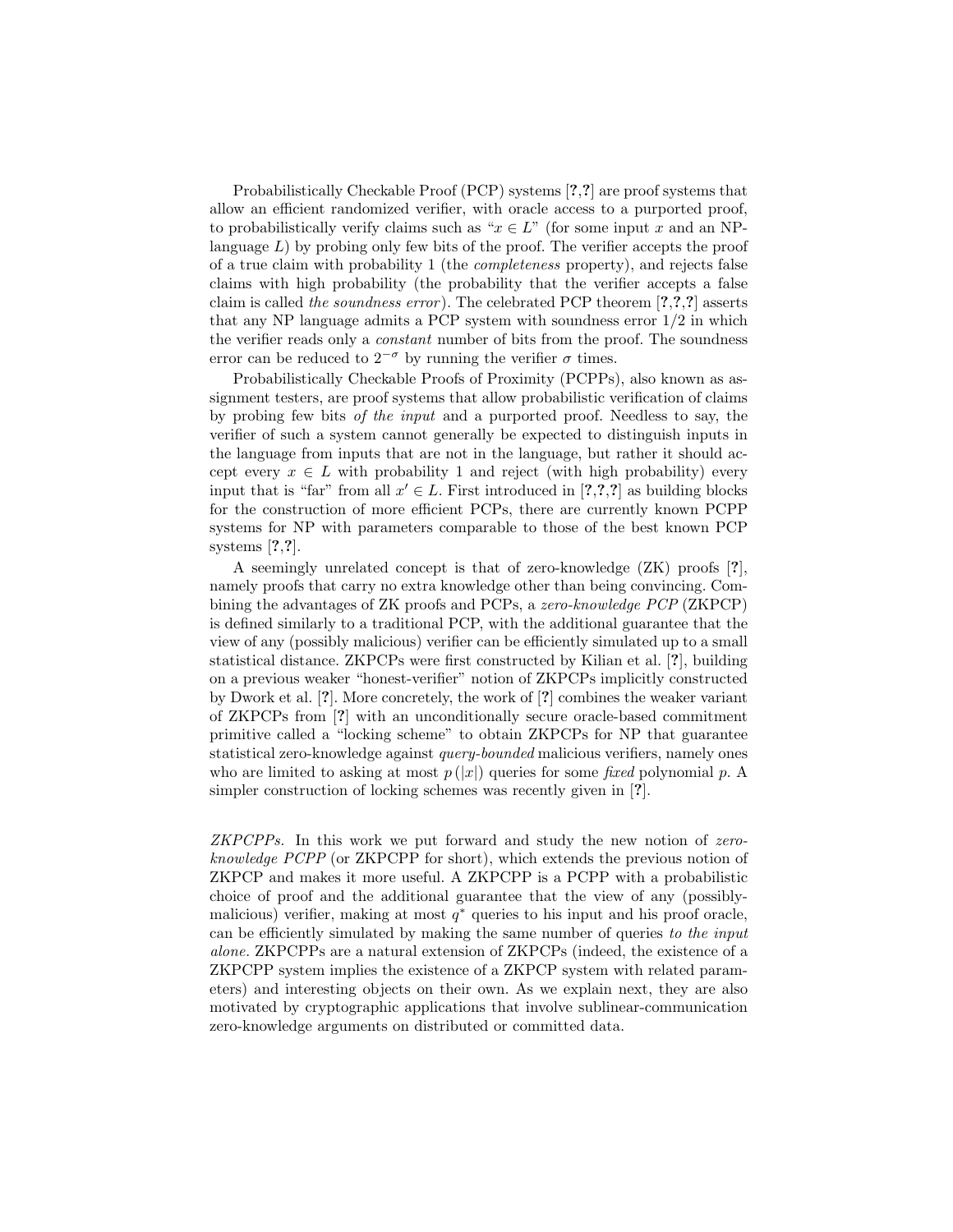To give the flavor of these applications, suppose that a database owner (prover) commits to a large sensitive database  $D$  by robustly secret-sharing it among a large number of potentially unreliable servers. At a later point in time, a user (verifier) may want to learn the answer to a query  $q(D)$  on the committed database. ZKPCPPs provide the natural tool for efficiently verifying that the answer a provided by the prover is indeed consistent with the committed database, namely that  $a = q(D)$ , without revealing any additional information about the database to the verifier and a colluding set of servers. Concretely, the prover distributes between the servers a ZKPCPP asserting that the shares of D (the input) are indeed valid shares of some database  $D'$  such that  $q(D') = a$ . The verifier, by probing only few entries in the input and the proof string, is convinced that the shares held by the servers are indeed close to being consistent with valid shares of some database  $D'$  such that  $q(D') = a$ . If not "too many" servers are corrupted, the robustness of the underlying secret-sharing scheme guarantees that  $D' = D$ . (Unlike the ZKPCPP model, the answers provided by malicious servers may depend on the identity of the verifier's queries; this difficulty can be overcome by ensuring that with sufficiently high probability the verifier's queries are answered by honest servers.) The above approach can also be used for verifiable updates of a secret distributed database, where a ZKP-PCPP is used to convince a verifier that the shares of the updated version of the database are consistent with the original shares with respect to the update relation.

A similar idea can be used to get a sublinear-communication implementation of a "commit-and-prove" functionality in the two-party setting. Here the prover first succinctly commits, using a Merkle tree, to the shares of D. To later prove that  $q(D) = a$ , the prover again uses a Merkle tree to succinctly commit to a ZKPCPP asserting that the values it committed to in the previous phase are valid shares of some database  $D'$  such that  $q(D') = a$ . This gives the first sublinear-communication implementations of commit-and-prove which only make a *black-box* use of a collision-resistant hash function. (See Section 5.2 for a non-black-box alternative using standard sublinear arguments.)

## 1.1 Summary of Results

We introduce the notion of ZKPCPPs and construct *query-efficient* ZKPCPPs for any NP language L. More precisely, given an input  $x \in L$ , a corresponding witness  $w$ , and a zero-knowledge parameter  $q^*$ , the prover can efficiently generate a proof string  $\pi$  of length poly $(|x|, q^*)$  which is statistical zero-knowledge against (possibly malicious) verifiers that make at most  $q^*$  queries to  $(x, \pi)$ ; by making only a polylogarithmic number of queries (in |x| and  $q^*$ ), an honest verifier can get convinced that x is at most  $\delta$ -far from L, except with negligible soundness error, where  $\delta$  can be any positive constant (or even inverse polylogarithmic). We then present applications of this construction to sublinear commit-and-proof protocols in both the two-party and the multiparty setting, as discussed above.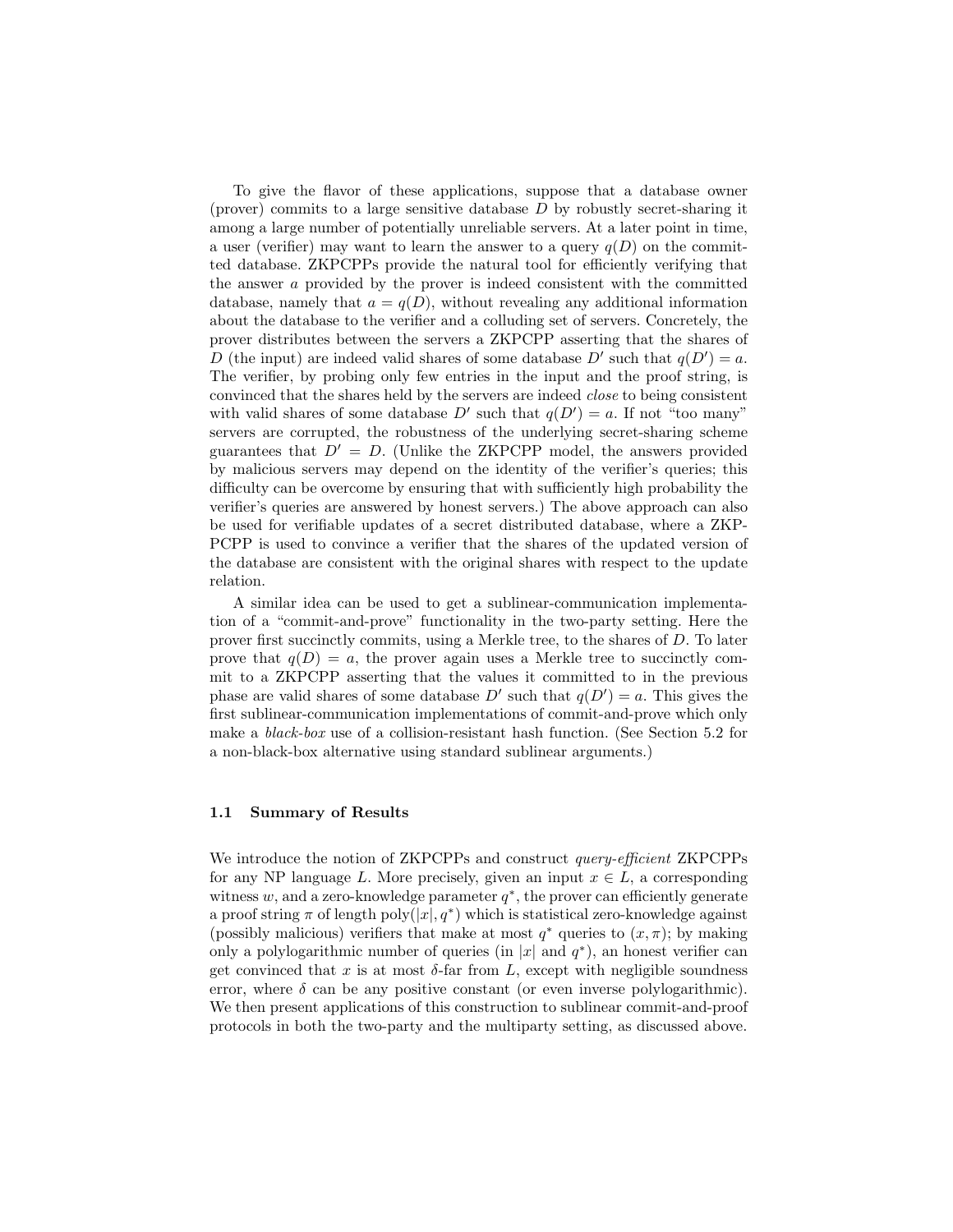#### 1.2 Techniques

Our main ZKPCPP construction is obtained by combining an (efficient) PCPP system without zero-knowledge with a protocol for secure multiparty computation (MPC), inheriting the efficiency from the PCPP component and the zero-knowledge from the MPC component. The transformation has two parts. The first consists of a general transformation from a PCPP and a secure MPC protocol to a PCPP system with zero-knowledge against semi-honest verifiers (HVZKPCPP, for honest-verifier ZKPCPP). The transformation can also be applied to PCPs, yielding an HVZKPCP comparable to that of [?] that is conceptually simpler. (Thus, our construction also simplifies the ZKPCP of Kilian et al. [?] which uses the HVZKPCP of [?] as a building block.)

The second part strengthens the zero-knowledge property to hold against arbitrary (query-bounded) malicious verifiers, by forcing the queries of any such verifier to be distributed (almost) as the queries of the honest verifier of the HVZKPCPP system. This part follows the approach of [?] of using a locking scheme. Concretely, we use the combinatorial construction of locking schemes from [?], except that to achieve negligible soundness error and negligible simulation error simultaneously we need to apply a natural amplification technique for reducing the error of the previous construction.

Organization. We first give the necessary preliminaries in Section 2. In Section 3 we describe the construction of a ZKPCPP from MPC protocols, and in Section 4 we state and prove our result regarding the existence of efficient ZKPCPP systems for NP. We describe our cryptographic applications in Section 5. Due to space limitations, we defer several definitions, constructions, and proofs, as well as the discussion regarding amplification of locking schemes, to the full version.

## 2 Preliminaries

We consider efficient probabilistic proof system for NP relations. (We refer to a relation rather than a language because we require the prover to be computationally efficient given an NP-witness.) Recall that an NP relation  $\mathcal R$  is a polynomial-time recognizable binary relation which is polynomially bounded in the sense that there is a polynomial p such that if  $(x, w) \in \mathcal{R}$  then  $|w| \leq p(|x|)$ . We refer to  $x$  as an *input* and to  $w$  as a *witness*.

We denote by  $L_{\mathcal{R}}$  the NP language corresponding to  $\mathcal{R}$ , namely  $L_{\mathcal{R}}$  =  ${x : \exists w, (x, w) \in \mathcal{R}}$ . We say that x is  $\delta$ -far from  $L_{\mathcal{R}}$  (for some  $\delta \in [0, 1]$ ) if the relative hamming distance between x and every  $x' \in L_{\mathcal{R}}$  of the same length is more than  $\delta$ .

We say that two distribution ensembles  $X_n, Y_n$  are computationally (resp. statistically) indistinguishable if every computationally bounded (respectively, computationally unbounded) distinguisher achieves only a negligible advantage in distinguishing a sample drawn according to  $X_n$  from a sample drawn according to  $Y_n$ .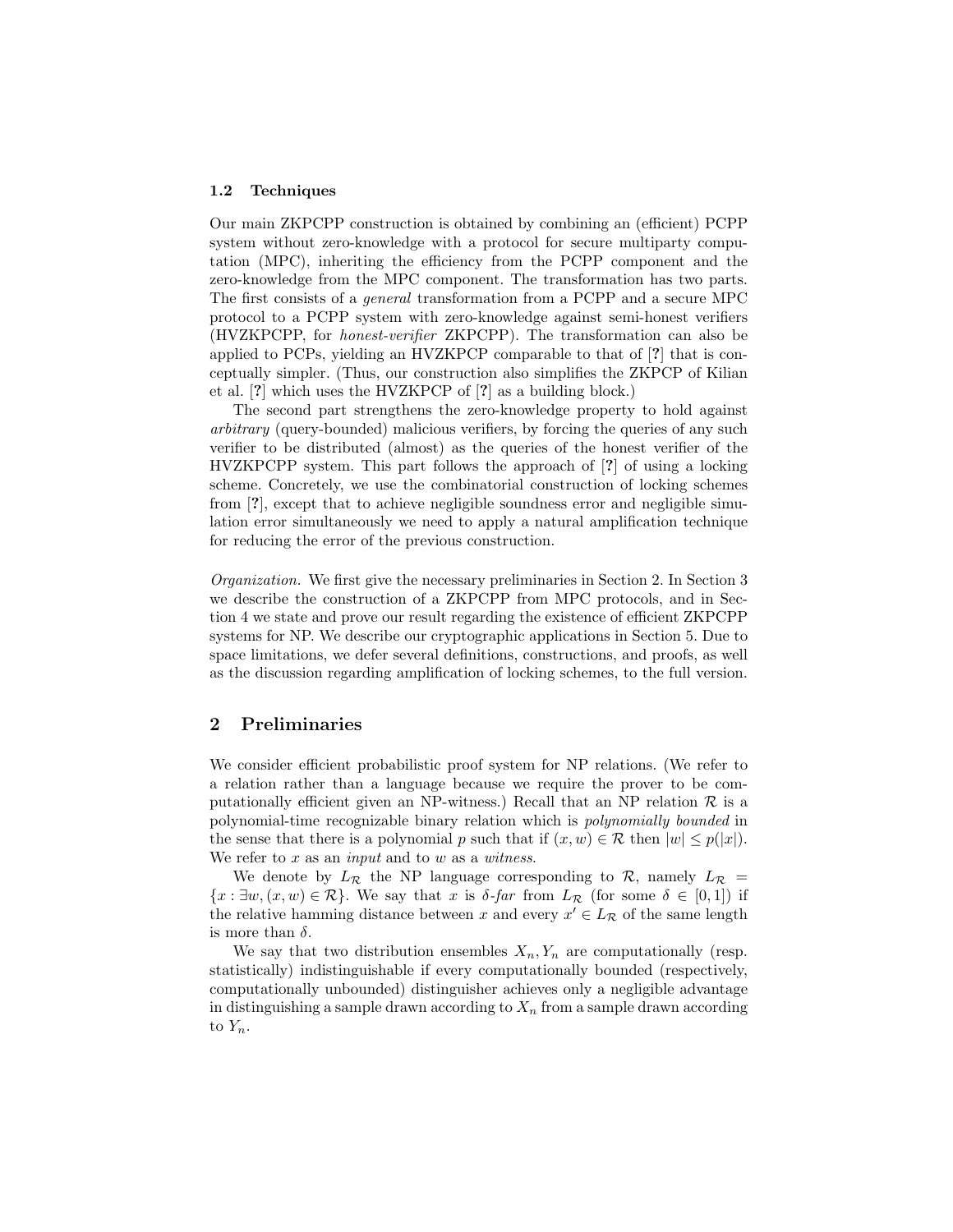A probabilistic proof system  $(P, V)$  for R consists of a PPT prover P, that on input  $(x, w)$  outputs a proof  $\pi$ , and a PPT verifier V that given input  $1^{|x|}$  and oracle access to x (the *input oracle*) and  $\pi$  (the *proof oracle*) outputs either accept or reject. Intuitively, P tries to convince V of the claim " $x \in L_{\mathcal{R}}$ " using w such that  $(x, w) \in \mathcal{R}$ . All the probabilistic proof systems studied in this work will have perfect completeness (i.e. V accepts true claims with probability 1). The system has soundness error  $\epsilon$  if every input  $x \notin L_R$  is accepted by V with probability at most  $\epsilon$ , regardless of the proof oracle. Our systems are sometimes parameterized by a statistical security parameter  $\sigma$  and a zero-knowledge parameter  $q^*$ . These parameters are given as additional inputs to both P and V .

In the following sections, we define several classes consisting of NP relations that have probabilistic proof systems with additional properties, and discuss the containment relations between these classes. (We associate each class of relations with the corresponding class of proof systems.) Every containment stated in this paper follows from constructive transformations, namely if we claim that  $Class_1 \subseteq Class_2$ , then the proof also shows an efficient transformation from a pair  $(P, V) \in \text{Class}_1$  to a pair  $(P', V') \in \text{Class}_2$ .

PCPs. A standard probabilistically checkable proof (PCP) is a probabilistic proof system  $(P, V)$  in which V can query his input oracle x freely (that is, his queries to x are not counted towards the query complexity). We write  $\mathcal{R} \in$  $PCP_{\Sigma}[r, q, \epsilon, \ell]$  if  $\mathcal R$  admits a PCP with verifier randomness complexity r, query complexity q, soundness error  $\epsilon$ , and a proof  $\pi$  of length  $\ell$  over the alphabet  $\Sigma$ .

PCPPs. Intuitively, the verifier of a PCPP system tries to validate the claim " $x \in L_{\mathcal{R}}$ ", while reading only few bits of x. Of course, V cannot generally be expected to distinguish the case that  $x \in L_{\mathcal{R}}$  from the case that  $x \notin L_{\mathcal{R}}$  but is very "close" to it. Instead, V is only expected to reject when x is "far" from  $L_{\mathcal{R}}$ . Concretely, A probabilistically checkable proof of proximity (PCPP) system with soundness error  $0 \leq \epsilon < 1$  and proximity parameter  $0 \leq \delta < 1$  is a probabilistic proof system  $(P, V)$  for which the following holds. For every x that is  $\delta$ -far from  $L_{\mathcal{R}}$ , V accepts x with probability at most  $\epsilon$ , regardless of his proof oracle. In this case we write  $\mathcal{R} \in \text{PCPP}_\Sigma [r, q, \delta, \epsilon, \ell]$  where  $r, q, \ell$  are as above. We refer to a PCPP system with proximity parameter  $\delta = 0$  (i.e., in which soundness holds for every  $x \notin L_{\mathcal{R}}$  as an exact PCPP.

We also consider systems with the following notion of *strong soundness*, where every  $x \notin L_{\mathcal{R}}$  is rejected with probability that is proportional to its distance from  $L_{\mathcal{R}}$ . That is, there exists a function  $\epsilon_S = \epsilon_S (\delta, |x|) : [0, 1] \times \mathbb{N} \to [0, 1]$  such that for every  $\delta \in [0,1]$ , every x that is  $\delta$ -far from  $L_{\mathcal{R}}$  is accepted by V with probability at most  $\epsilon_S(\delta, |x|)$ . Such PCPPs are called *strong PCPPs*, see [?,?]. A strong PCPP system has rejection ratio  $\beta$  if every x that is δ-far from  $L_{\mathcal{R}}$  is rejected with probability at least  $\beta\delta$ .

ZKPCPPs and ZKPCPs. We are interested in PCPs and PCPPs that reveal (almost) no information to verifiers who do not make "too many" queries. Intuitively, a probabilistic proof system is  $q^*$ -zero-knowledge if whatever a (possibly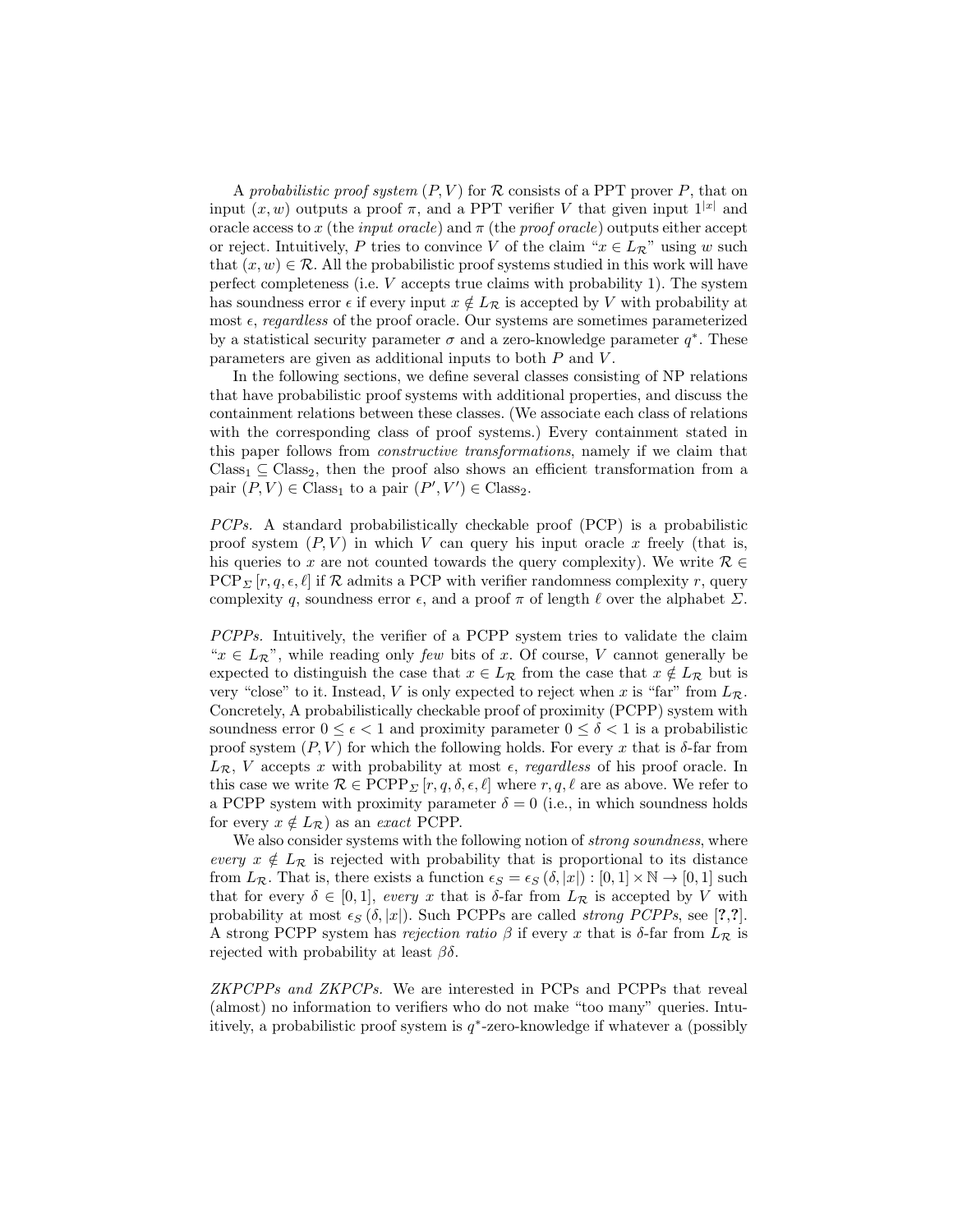malicious) verifier learns by making  $q' \leq q^*$  queries to  $x, \pi$  can be simulated by making  $q'$  queries to x alone. In particular, zero-knowledge of a PCP system implies the witness is entirely hidden (the queries of the verifier to the input oracle are not counted towards the query complexity, so the simulator can query all of  $x$ , and consequently only the witness is hidden), while in a zero-knowledge PCPP system not only is the witness hidden, but so is most of x. Notice that the prover in a zero-knowledge proof system must be probabilistic (while the prover in standard proof systems for NP can be deterministic).

More formally, let  $(P, V)$  be a probabilistic proof system, and let  $V^*$  be a (possibly malicious)  $q$ -bounded verifier (namely a verifier that never makes more than  $q$  queries). We compare the real-life interaction between  $P$  and  $V^*$ with an *ideal-world* interaction, in which a simulator Sim with oracle access to  $V^*$  interacts with a trusted third party (TTP) that knows only x. Denote the distribution ensemble describing the view of  $V^*$  with oracles  $x, \pi$  (where  $\pi$  was honestly generated by P on input x, w) by View<sub>V\*x,π</sub>, and let  $q_{V^*}$  denote the total number of queries  $V^*$  sent to the input and proof oracles. Let  $\text{Real}_{V^*,P}(x,w) =$ (View<sub>V</sub>\*x,π, q<sub>V</sub>\*). Similarly, for an ideal-world simulator Sim let Sim (x) denote the distribution ensemble describing the output of Sim (after making his queries to x), and let  $q_S$  denote the number of queries Sim made. We define Ideal<sub>Sim</sub>  $(x)$  =  $(Sim(x), q<sub>S</sub>)$ .

We say that  $(P, V)$  is  $(\epsilon, q^*)$ -zero knowledge with respect to R (for some  $\epsilon \in [0,1]$  and  $q^* \in \mathbb{N}$ ) if for every real-life  $q^*$ -bounded verifier  $V^*$  there exists an ideal-world simulator Sim such that for every  $(x, w) \in \mathcal{R}$ , we have Real<sub>V<sup>\*</sup>,P</sub>  $(x, w) \approx^{\epsilon}$  Ideal<sub>Sim</sub>  $(x)$ , where  $\approx^{\epsilon}$  denotes statistical distance of  $\epsilon$ . If  $(P, V)$  is  $(0, q^*)$ -zero-knowledge we say that it has *perfect*  $q^*$ -zero-knowledge, and write  $\text{Real}_{V^*,P}(x, w) \equiv \text{Ideal}_{\text{Sim}}(x)$ . We may choose  $\epsilon, q^*$  to be functions of a security parameter  $\sigma$  and the input size |x|. By default, we will make the stronger requirement that there exist a single, PPT black-box simulator S such that for every  $q^*$ -bounded  $V^*$ , the simulator  $\mathsf{Sim} = \mathsf{S}^{V^*}$  satisfies the above requirement. Moreover,  $S$  can only interact with  $V^*$  in a straight-line fashion (i.e., it cannot rewind  $V^*$ ). The latter straight-line simulation requirement is useful for one of our motivating applications.

Remark 1. The above notion of zero-knowledge requires that the number of input bits read by the simulator be the same as the total number of bits read by the verifier. One may consider stronger notions which require that the number of input bits read by the simulator coincide with the number of input bits read by the verifier, or even that the same input bits are read by the verifier and the simulator. The latter is captured by letting Real and Ideal, instead of including the number of queries  $V^*$  and  $Sim$  made (respectively), include the *specific* indices V ∗ , Sim queried in x. Our constructions do not satisfy these stronger notions.

Notation 1 If a system  $(P, V) \in PCPP_{\Sigma}[r, q, \delta, \epsilon_S, \ell]$  for relation R guarantees  $(\epsilon_{ZK}, q^*)$ -zero-knowledge, we say that  $(P, V)$  is a  $q^*$ -zero-knowledge PCPP and write  $(P, V) \in \text{ZKPCPP}_\Sigma[r, q, \epsilon_{ZK}, \delta, \epsilon_S, \ell]$ . Similarly, if  $(P, V) \in$  $\text{PCP}_{\Sigma}[r, q, \epsilon_S, \ell]$  for relation R guarantees  $(\epsilon_{ZK}, q^*)$ -zero-knowledge, we write  $(P, V) \in \text{ZKPCP}_\Sigma[r, q, \epsilon_{ZK}, \epsilon_S, \ell].$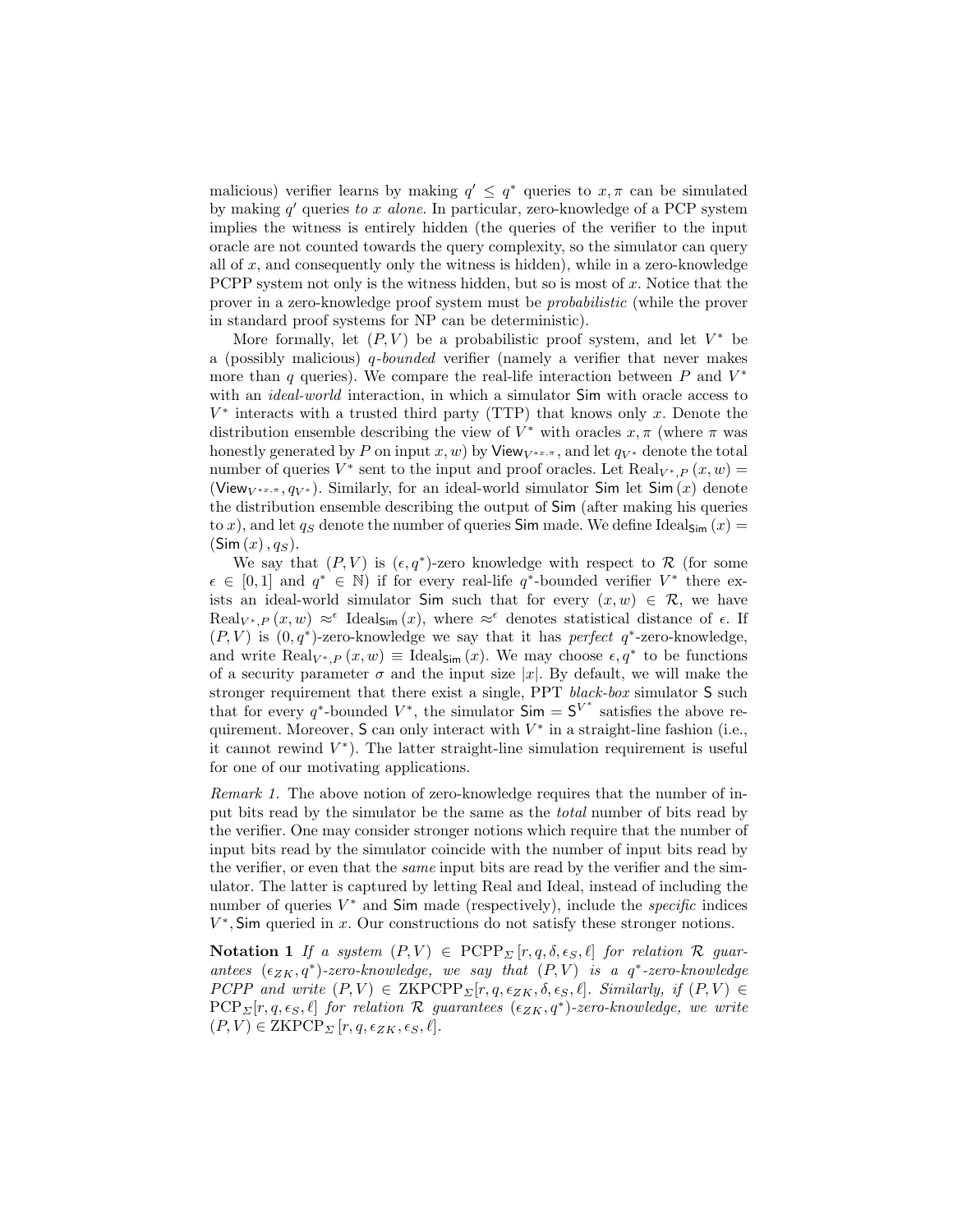We also consider the following *honest-verifier* variant of zero-knowledge which is used as a simpler building block and is also of independent interest. We say that  $(P, V)$  has *honest-verifier zero-knowledge* (HVZK) with statistical distance  $\epsilon \in [0,1]$  if for the honest verifier V there exists a PPT simulator Sim such that the previous zero-knowledge requirement holds, namely for every pair  $(x, w) \in \mathcal{R}$ , Real<sub>V,P</sub>  $(x, w) \approx^{\epsilon}$  Ideal<sub>Sim</sub>  $(x)$ .

Secure MPC. We follow the terminology and notation of [?]. Let  $P_1, ..., P_n$  be n parties, where every party  $P_i$  holds a private input  $z_i$  (we allow  $z_i$  to be empty, which we denote by  $z_i = \lambda$ ). We consider protocols for securely realizing an *n*-party functionality g, that maps the tuple of inputs  $(z_1, ..., z_n)$  to an output in  $\{0,1\}$ . All parties are expected to have the same output. The *view* of a party  $P_i$ , denoted  $V_i$ , includes his private input  $z_i$  and a random input  $r_i$ , together with all the messages that  $P_i$  received during the protocol execution. (The messages  $P_i$  sends during the execution, as well as his local output, are determined by this view.) A pair  $V_i$ ,  $V_j$  of views are consistent with respect to  $z_i$ ,  $z_j$  and  $\Pi$ , if the outgoing messages (from  $P_i$  to  $P_j$ ) implicit in  $V_i$  in an execution of  $\Pi$  on inputs  $z_i, z_j$ , are identical to the incoming messages (from  $P_i$  to  $P_j$ ) reported in  $V_j$ , and vice versa. Consistency between a view and one of its incident communication channels is defined similarly.

We consider the execution of the protocol in the presence of an adversary  $A$ who may corrupt up to t parties. A semi-honest adversary can only passively corrupt parties (i.e., it does not modify their behavior but can learn their entire view), whereas a malicious adversary can arbitrarily modify the behavior of corrupted parties. A static adversary is restricted to pick the set of corrupted parties in advance, whereas an adaptive adversaries may pick them one by one, choosing the next party to corrupt based on its view so far.

A protocol  $\Pi$  realizes a deterministic *n*-party functionality  $g(z_1, ..., z_n)$  with perfect correctness if for all inputs  $z_1, ..., z_n$ , when no party is corrupted, all parties output  $g(z_1, ..., z_n)$ . For a security threshold  $1 \le t \le n$ , we say that  $\Pi$ realizes g with *perfect t-privacy* if for every semi-honest adversary  $A$  corrupting a set  $T \subseteq [n], |T| \leq t$  of parties there exists a simulator Sim that can perfectly simulate the view of  $\mathcal A$  given only the inputs of corrupted parties and the output. One can naturally define a variant of privacy that applies to adaptive adversaries. (In the adaptive case, we require the existence of a PPT black-box straight-line simulator.) We say that  $\Pi$  realizes g with perfect T-robustness (for some subset  $T \subseteq [n]$  if for every malicious adversary A corrupting the parties in T, and for every tuple  $z_{\overline{T}}$  of inputs of uncorrupted parties, the following holds. If g evaluates to 0 on all choices of inputs z consistent with  $z_{\overline{T}}$ , then all uncorrupted parties are guaranteed to output  $0<sup>1</sup>$ . This property is implied by the standard simulation-based notion of security against malicious adversaries.

<sup>&</sup>lt;sup>1</sup> Notice that we only define robustness for the case that q evaluates to 0, which suffices for our purposes since we only consider functions  $g$  representing relations  $R$ . More specifically, robustness is used to construct sound proofs systems, where the corrupted party is the party holding the witness (and the bits of the input are partitioned between the honest parties). As soundness concerns the case  $x \notin L_{\mathcal{R}}$ ,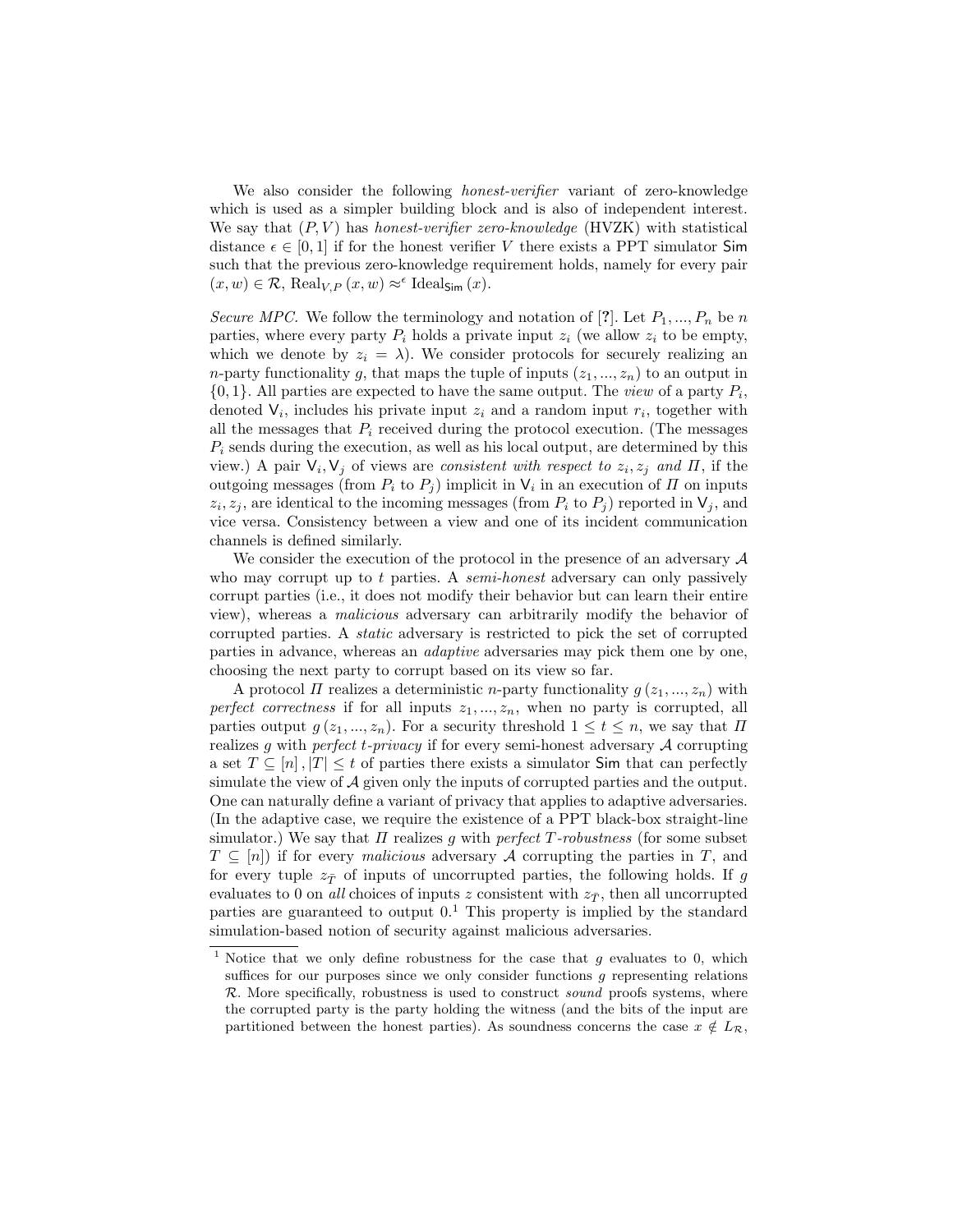Locking schemes [?, ?]. Informally, a locking scheme allows a sender S to commit some secret to a receiver  $R$ , such that given a key the receiver can "open" the lock and retrieve the secret, whereas without the key this is almost impossible (for a query-bounded receiver). More formally, a locking scheme  $(S, R)$  for message space  $W$  consists of a sender  $S$  and a receiver  $R$  that interact in two phases: Commitment, during which S sends a locking oracle  $L_w$  to R, thus committing to some  $w \in \mathcal{W}$ ; and *Decommitment*, in which S decommits w by sending R a key  $K_w$  that "opens" the lock. The requirements from the locking scheme are as follows. First, for every honestly-generated pair  $(L_w, K_w)$ , R with key  $K_w$  and oracle access to  $L_w$  outputs w at the end of the decommitment phase with probability 1 (this is called *perfect completeness*). Second, the scheme is hiding, namely without knowing the key,  $R$  learns nothing about  $w$ , even if he probes many bit coordinates of the lock. Thirdly, we require binding, i.e. every (possibly ill-formed) lock commits the sender to *some* value w'. (See [?] for formal definitions.)

## 3 From MPC Protocols to (Inefficient) EZKPCPPs

We show a general connection between secure MPC protocols and (exact) ZKPCPPs. More specifically, given an NP-relation  $\mathcal{R}$ , we define the *characteris*tic function  $g_{\mathcal{R}_m} : \{0,1\}^* \times \{0,1\}^m \to \{0,1\}$  of  $\mathcal{R}_m = \{(x,w) \in \mathcal{R} : |x| = m\}$  (or simply g, when  $\mathcal{R}, m$  are clear from the context) as follows.  $g_{\mathcal{R}_m}(w, x_1, ..., x_m) =$ 1 if and only if  $(x_1 \circ ... \circ x_m, w) \in \mathcal{R}_m$ . Following techniques of Ishai et al. [?], we transform a protocol  $\Pi$  securely realizing  $g_{\mathcal{R}_m}$  into an EZKPCPP system for  $\mathcal{R}_m$ , with perfect zero-knowledge against malicious (query-bounded) verifiers. Concretely, for any  $t = t(m)$ , if the underlying *n*-party protocol is *t*-private (for some  $n = n(m, t)$ ), then the system has perfect zero-knowledge against t-bounded verifiers.

Construction 2 (EZKPCPP from MPC.) The system is parameterized by a length parameter  $m \in \mathbb{N}$ , a zero-knowledge parameter  $t = t(m)$ , and employs an n-party protocol  $\Pi$  realizing  $g_{\mathcal{R}_m}$  with perfect adaptive t-privacy and perfect static 1-robustness.<sup>2</sup> We assume without loss of generality that the bits  $x_1, ..., x_m$ are given as input to  $P_1, ..., P_m$ .

Prover algorithm. On input  $(x, w)$ , 1<sup>t</sup> the prover  $P_E$  emulates "in his head" a random execution of  $\Pi$  on inputs  $(w, x_1, ..., x_m)$ . Let  $\mathsf{V}_0, ..., \mathsf{V}_n$  be the views of

i.e.,  $(x, w^*) \notin \mathcal{R}$  for every "witness"  $w^*$ , then g evaluates to 0 on every input of the party holding the witness.

<sup>&</sup>lt;sup>2</sup> We could get the same results using secure protocols in the *semi-honest* model, by sharing the witness w between  $t + 1$  parties (similar to the construction of zeroknowledge protocols from MPC of [?]). However, this solution requires a larger number of parties than in our solution. We prefer to rely on robust protocols, since it suffices to have  ${P_0}$ -robustness, and such protocols can be instantiated by more efficient protocols in the semi-honest model (e.g., [?]).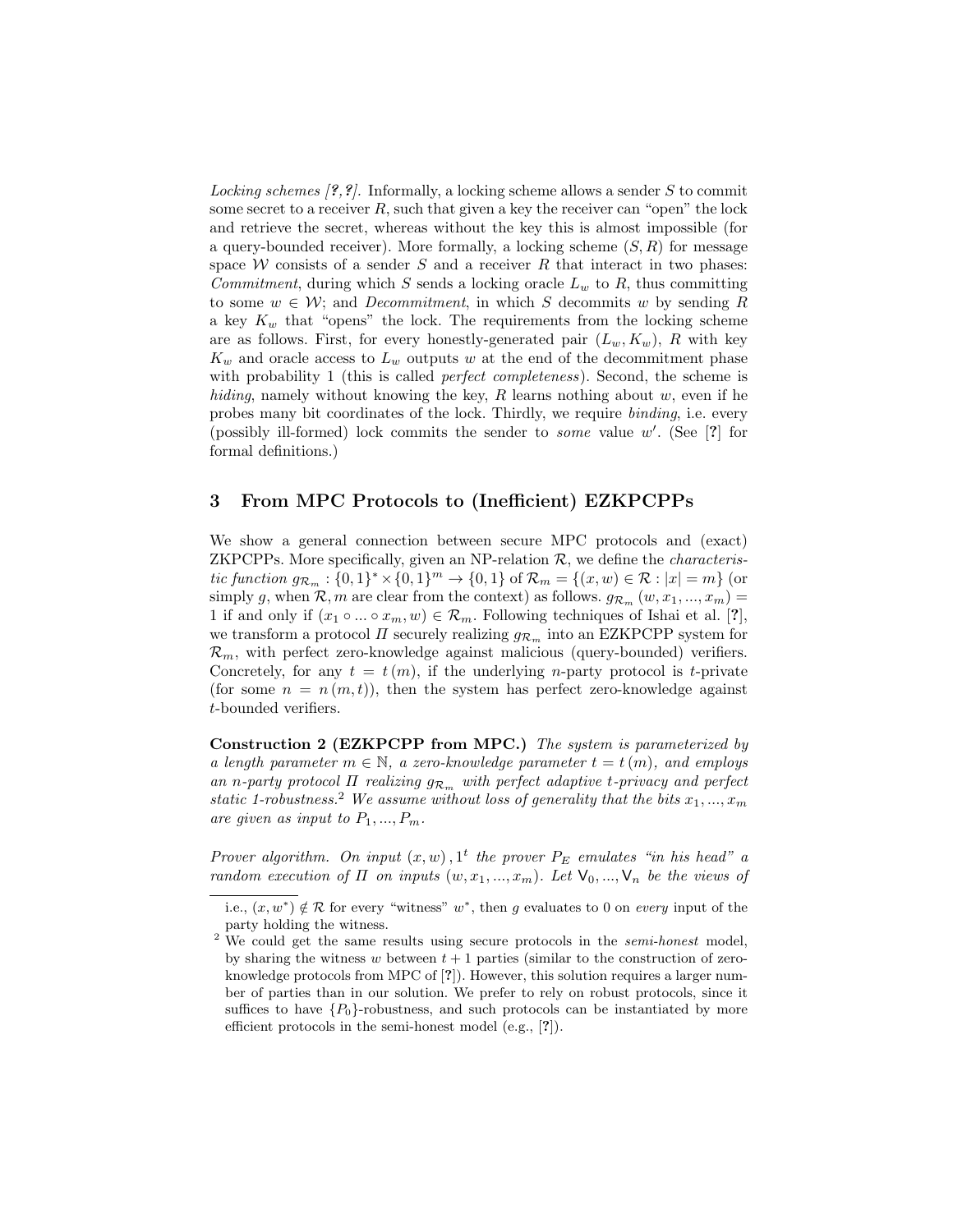$P_0, ..., P_n$  in this execution, and for every  $0 \leq i \leq j \leq n$ , let  $\mathsf{Ch}_{i,j}$  describe the messages sent over the communication channel between  $i, j$  during the execution.  $P_E$  outputs the proof  $\pi$  consisting of the concatenation of the views  $\mathsf{V}_1, \ldots, \mathsf{V}_n$ and the communication channels  $\mathsf{Ch}_{i,j}$  for  $0 \leq i < j \leq n$ , where every view and communication channel constitutes a symbol of the proof. (Notice that the proof does not include the view  $V_0$ , since  $V_0$  reveals the witness w.)

Verifier algorithm. The verifier  $V_E$  with input  $1^t$ , m and oracles  $x, \pi$  flips a random coin to decide which test to perform. If the outcome was  $0, V_E$  picks a random view  $\mathsf{V}_i, i \in_R [m]$ , and verifies that the input of  $P_i$  in the protocol execution was  $x_i$  (this ensures the protocol execution is consistent with x). If the outcome was 1,  $V_E$  picks  $i \in_R [n]$  and  $j \in_R \{0, 1, ..., n\}$ ,  $i \neq j$  and verifies that  $V_i$  is consistent with  $\mathsf{Ch}_{i,j}$  (this ensures the emulated execution is consistent). In both cases  $V_E$  verifies that the output of the protocol (implicit in  $V_i$ ) was 1.

Lemma 1 (From MPC to EZKPCPPs). For any NP-relation  $\mathcal{R}$  =  $\mathcal{R}(x, w)$ , Construction 2 is a perfectly t-zero-knowledge exact-PCPP for  $\mathcal{R}$ , with soundness error  $(1 - \Omega(\frac{1}{n^2}))$ , where the honest verifier makes only 2 oracle queries.

*Proof (sketch)*. Set some  $m \in \mathbb{N}$  and let  $\Pi = \Pi_m$ . The perfect completeness follows from the perfect completeness of  $\Pi$ . As for soundness, if  $x \notin L_{\mathcal{R}}$  then a malicious prover has three possible courses of action. First, he can emulate an execution of  $\Pi$  on some  $x' \neq x$ , which is detected by the verifier with probability at least  $\frac{1}{2m} \geq \frac{1}{n^2}$ . Second, he can provide a proof in which some view  $V_i$  is inconsistent with some incident communication channel (either  $\mathsf{Ch}_{j,i}, 0 \leq j < i$ or  $\mathsf{Ch}_{i,j}, 1 \leq i < j \leq n$ , which  $V_E$  detects with probability at least  $\frac{1}{2n(n+1)}$ . Thirdly,  $P_E$  can generate a proof in which every view  $V_i$  is consistent with all incident communication channels (with respect to  $\Pi, x$ ). In this case, it can be shown that there exists an execution of  $\Pi$  on  $x$ , in which all parties (except, possibly,  $P_0$ ) are honest, such that the view of  $P_i$  in the execution is  $V_i$ , and the messages exchanged between  $P_i, P_j$  are according to  $\mathsf{Ch}_{i,j}$ . Therefore, the  $P_0$ -robustness of  $\Pi$  guarantees that the output implicit in  $V_1, ..., V_n$  is 0, so  $V_E$ rejects (with probability 1). We note that the soundness error can be reduces by repetition  $(\lceil \frac{t}{2} \rceil)$  iterations can be performed while preserving zero-knowledge). The t-zero-knowledge follows from the privacy of  $\Pi$ . Indeed, for every  $i, j \in [n]$ , the communication channel  $\mathsf{Ch}_{i,j}$  can be reconstructed from  $\mathsf{V}_i$  (and from  $\mathsf{V}_j$ ). Therefore, the answers to the queries of every (possibly malicious) verifier  $V^*$ can be simulated given the views of (a specific subset of) t parties  $P_{i_1},...,P_{i_t}$ . By the privacy of  $\Pi$ , these views can be perfectly simulated given  $x_{i_1},...,x_{i_t}$ . Therefore, the view of  $V^*$  can be simulated with only t TTP-queries.  $□$ 

Notice that if we only require honest-verifier zero-knowledge, then it suffices for  $\Pi$  to be 1-private.  $(P_E, V_E)$  is weakly-sound in the sense that its soundness error is large. (As noted above, the error can be reduced by repetition, but this increases the query complexity and again requires  $\Pi$  to be private against larger coalitions of parties.)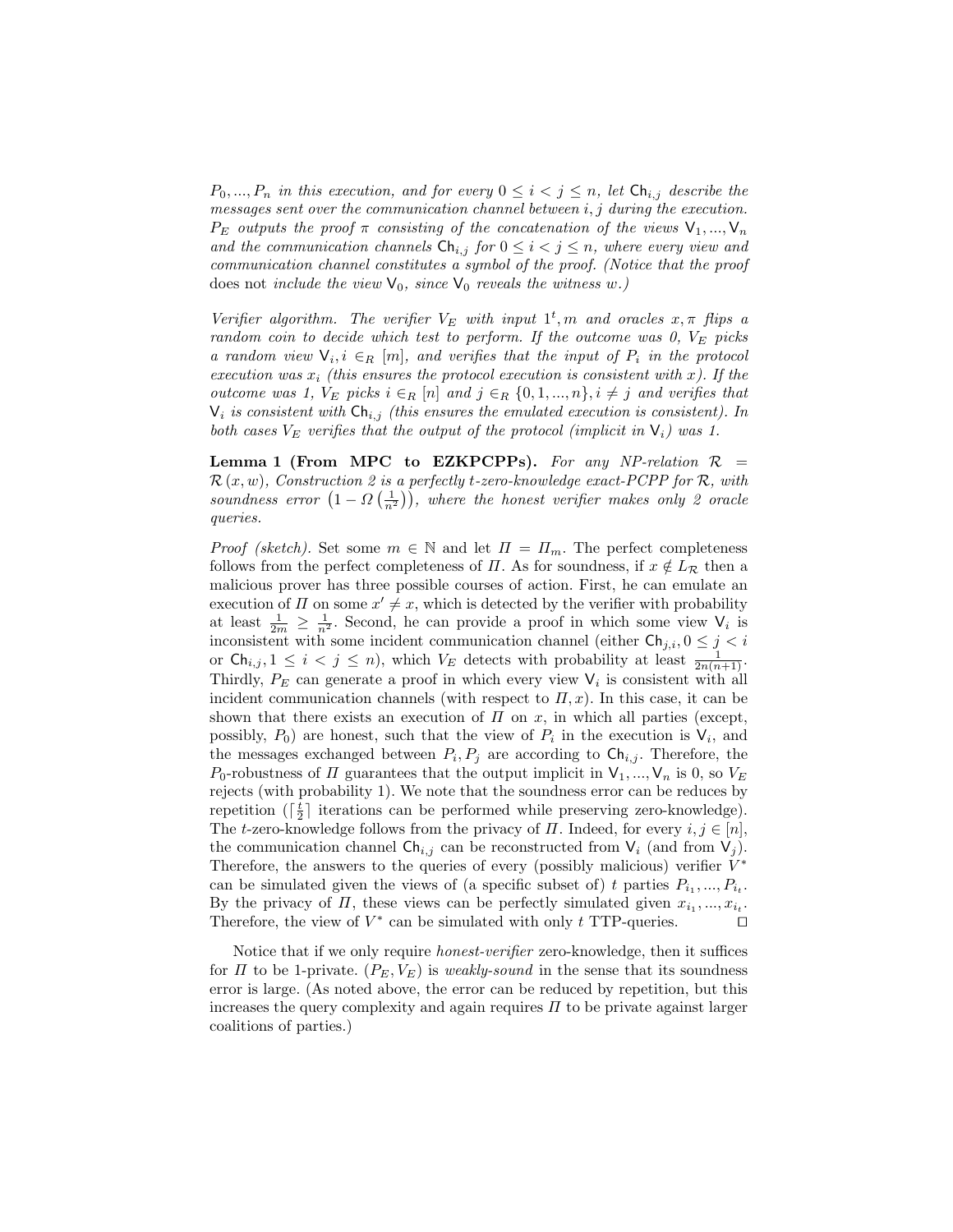We note that Construction 2 is inefficient in the sense that the alphabet size may be exponential in  $m, t$ , since it contains symbols for all possible views and communication channels in  $\Pi$ . This inefficiency will not pose a problem in later constructions. Indeed, the construction of honest-verifier ZKPCPPs uses EZKPCPPs only for constant sized claims, and the construction of a ZKPCPP (with zero-knowledge against malicious verifiers) uses EZKPCPPs for claims of size  $O(\sigma)$ , where  $\sigma$  denotes the security parameter of the ZKPCPP. Moreover, we will only use EZKPCPPs for relations in P.

Basing Construction 2 on efficient multiparty protocols that can withstand a constant fraction of corrupted parties, we obtain the following result.

Corollary 1 (EZKPCPPs for NP). Let  $\mathcal{R} = \mathcal{R}(x, w)$  be an NPrelation. Then for every zero-knowledge parameter  $t = t(|x|)$ ,  $\mathcal{R} \in$  $EZKPCPP \sum [r, q, \epsilon_{ZK}, \delta, \epsilon_S, \ell],$  where  $\Sigma = 2^{\text{poly}(t, |x|)}, r = O(\log t + \log |x|),$  $q = 2$ ,  $\epsilon_{\text{ZK}} = 0$ ,  $\epsilon_{S} = 1 - \frac{1}{\text{poly}(t, |x|)}$ ,  $\ell = \text{poly}(t, |x|)$ , and the EZKPCPP system is t-zero-knowledge. Furthermore,  $R$  has an EZKPCPP system over the binary alphabet with  $q = 3$  (and  $r, \epsilon_{\rm ZK}, \epsilon_{\rm S}, \ell$  are as above).

The existence of the EZKPCPP over a large alphabet follows from Contruction 2. The natural approach towards reducing the alphabet size, is to define the proofs over  $\Sigma$  and represent every view and communication channel using several symbols, and have the verifier read all the bits corresponding to the symbol he wishes to query. However, this solution does not preserve zero-knowledge. Indeed, it increases the query complexity of the honest verifier, and consequently a malicious (even query bounded) verifier may query many parts of views, thus potentially breaking the privacy of the underlying protocol, and consequently the zero-knowledge of the system.

Proof (sketch). The existence of an EZKPCPP system over a large alphabet follows from Lemma 1, when Construction 2, based on an efficient multiparty protocol (e.g., the protocols of [?]).

The EZKPCPP over a binary alphabet, denoted  $(P_{\text{bin}}, V_{\text{bin}})$ , is obtained using techniques of Dwork et al. [?]. The general idea is to represent a proof generated by  $P_E$  over the binary alphabet, but avoid increasing the query complexity of the honest verifier by having  $V_{\text{bin}}$  probabilistically check that the oracles satisfy the decision circuit of  $V_E$ . More specifically,  $P_{\text{bin}}$  on input  $(x, w)$  uses  $P_E$  to generate a proof  $\pi_E$ . Then, for every random string r of  $V_E$ ,  $P_{\text{bin}}$  writes down the assignment  $A_r$  to the inner gates of the verification circuit of  $V_E$  (i.e., the circuit  $V_E$  uses when he has randomness r).  $P_{\text{bin}}$  outputs the proof  $\pi_E$ , concatenated with the assignments  $A_r$  for all random strings r of  $V_E$ . (The proof should actually include, for every r, a proof that  $A_r$  is consistent with the verification circuit of  $V_E$  and the bits of  $x, \pi_E$  that  $V_E$  queries. We refer the reader to [?] or the full version for additional details. We note that these "proofs" have length  $O(A_r)$  so they can be ignored when analyzing the efficiency properties of the system.) To verify that  $x \in L_{\mathcal{R}}$ ,  $V_{\text{bin}}$  picks a random string r for  $V_E$ , and checks that  $x, \pi_E, A_r$  satisfy a random gate in the verification circuit of  $V_E$ .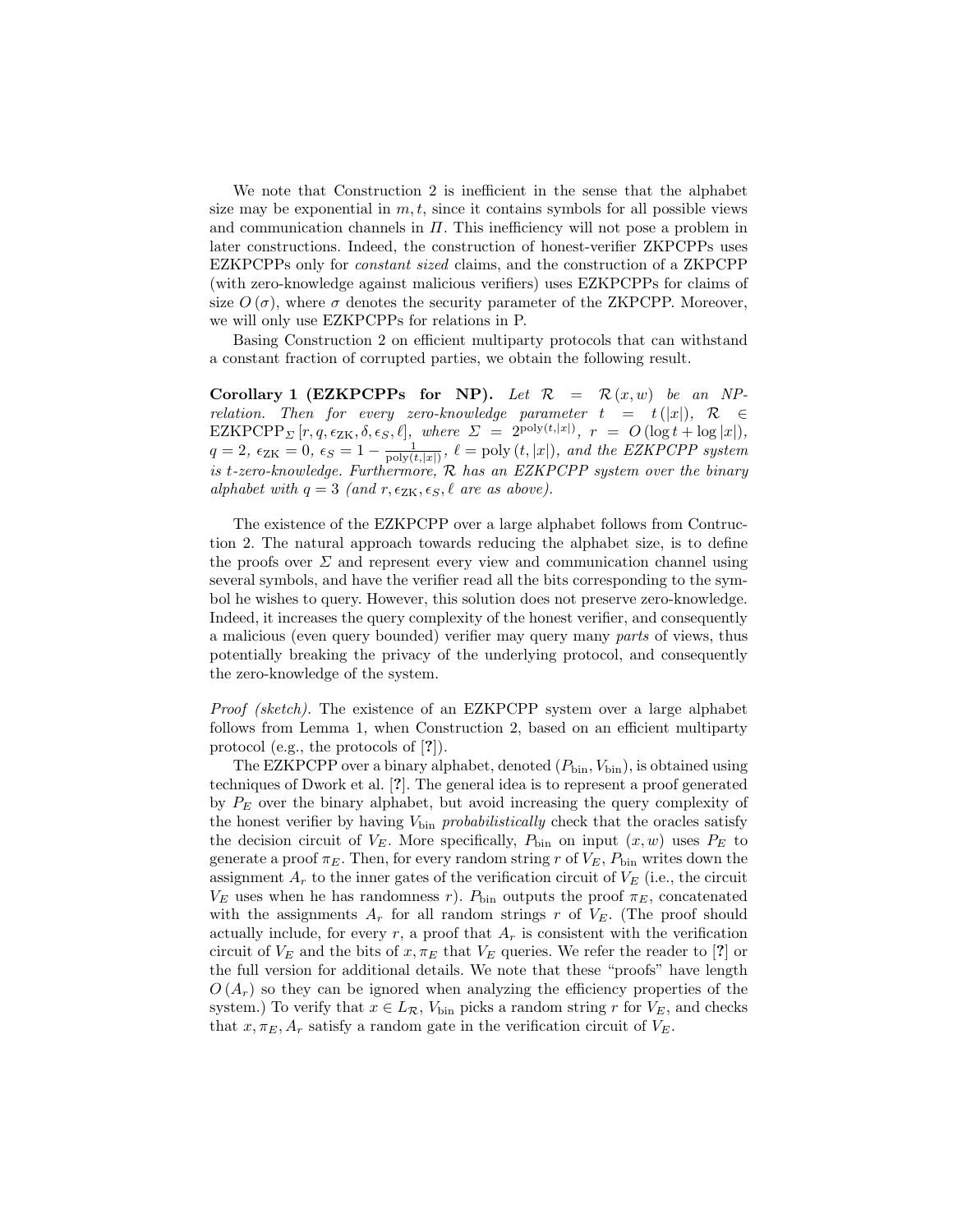Notice that  $V_E$  reads only poly  $(|x|, t)$  bits from his oracles (i.e., the symbols he reads can be represented using poly  $(|x|, t)$  bits), and his verification circuit has size poly  $(|x|, t)$  (since  $V_E$  is efficient in the number of bits he reads). Therefore, the randomness complexity increases by only  $O(\log t + \log |x|)$  ( $V_{\text{bin}}$  needs to pick a random gate in the verification circuit of  $V_E$ ), and the proof increases by a factor of poly  $(|x|, t)$  (there are poly  $(|x|, t)$  random strings for  $V_F$ , and every random string corresponds to a circuit of size poly  $(|x|, t)$ ). Moreover, the soundness error degrades only by a factor of  $\frac{1}{\text{poly}(|x|,t)}$ , since in every verification circuit of  $V_E$  which  $x, \pi_E$  do not satisfy, at least one gate (out of poly  $(|x|, t)$ ) is not satisfied. Regarding zero-knowledge, notice that every t-bounded verifier algorithm  $V_{\text{bin}}^*$  in the modified system induces a verifier algorithm  $V^*$  in the original system, whose queries correspond to the queries  $V_E$  makes in t independent invocations. Therefore, the view of  $V^*$  can be simulated given the views  $V_{i_1},...,V_{i_t}$  which  $V^*$  queries, and these views can be simulated given the inputs of  $P_{i_1},...,P_{i_t}$  in  $\Pi$ . As the view of  $V^*_{\text{bin}}$  can be reconstructed from the view of  $V^*$ , this implies the system is *t*-zero-knowledge. □

Remark 2 (Strong HVZK). Both of the EZKPCPP systems mentioned above have a stronger honest-verifier zero-knowledge guarantee, which is formalized next. For an integer parameter c and a soundness parameter  $\epsilon$ , we say a proof system has  $(\epsilon, c)$ -strong honest-verifier zero-knowledge, if there exists a straightline simulator Sim such that the following holds for every  $c' \leq c$  and every  $(x, \epsilon)$ R. Sim interacts with  $V^{c'}$  ( $V^{c'}$  denotes c' random and independent invocations of the honest verifier  $V$ ) without rewinding the verifier. During the simulation,  $Sim$ makes only  $c'$  TTP queries, and generates a view which is statistically close (up to distance  $\epsilon$ ) to the real-world view of  $V^{c'}$ , when  $V^{c'}$  has oracle access to x and a random honestly-generated proof for  $x$ . Both our EZKPCPP systems have  $perfect$  t-strong honest-verifier zero-knowledge (where  $t$  is the zero-knowledge parameter), i.e., the simulated view is indistinguishable from the real world view. (This stronger zero-knowledge feature will be used in Section 4.1 to construct an HVZKPCPP with similar properties, which in turn will be used to construct a ZKPCPP in Section 4.2.)

## 4 From Efficient PCPPs to Efficient ZKPCPPs

We show a general transformation from PCPPs to ZKPCPPs, and construct an efficient ZKPCPP system for any NP-relation  $\mathcal{R}$ . (Using the same methods one can transform a PCP into a ZKPCP.) First, we use proof-composition techniques to transform a PCPP into an HVZKPCPP, using an EZKPCPP as the inner proof system. Then, we show a transformation from an HVZKPCPP and a locking scheme, into a ZKPCPP that guarantees zero-knowledge against malicious query-bounded verifiers. Finally, by applying the first transformation to an efficient PCPP, and the second to an efficient locking scheme and to the HVZKPCPP obtained through the first transformation, we get an efficient ZKPCPP.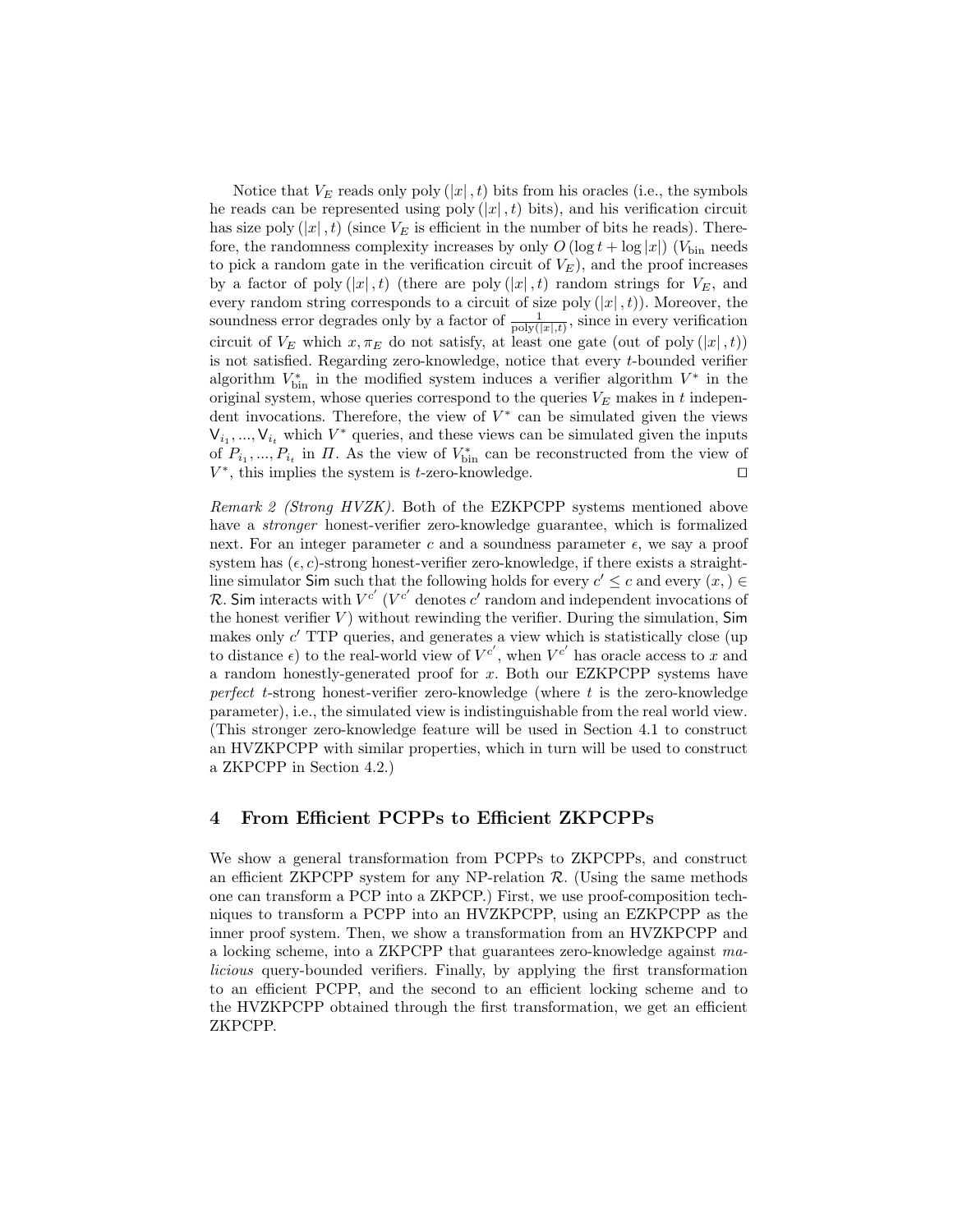### 4.1 From PCPPs to HVZKPCPPs

In this section we present the general transformation from PCPPs to HVZKPCPPs. We first describe a basic transformation (with weak parameters), and then improve it. The high-level idea is to use proof composition (see, e.g., [?,?,?]). In the context of PCPs, proof composition is used to reduce the query complexity of a PCP verifier: instead of making  $q$  queries and applying some predicate to the oracle answers, the verifier delegates the verification task to an "inner verifier", who probabilistically checks the oracle satisfies the decision circuit of the outer verifier (the query complexity is reduced since the inner verifier makes less queries than the original verifier). Intuitively, as the verifier of the composed system emulates the verification procedure of the inner verifier, then the composed system should have a zero-knowledge guarantee if the inner system does (even when the outer system has no zero-knowledge guarantee). The advantage in using composition in this case is similar to the advantage achieved by composition in standard PCP constructions: the inner system may be very inefficient, but the composed system is efficient if the outer system is.

More specifically, let  $\mathcal R$  be a relation, and let  $(P_{\text{out}}, V_{\text{out}})$  be a PCPP for  $\mathcal R$ with soundness error  $\epsilon$  and proximity parameter  $\delta$ , where  $V_{\text{out}}$  makes q oracle queries and uses r random bits. Then every random string rand of  $V_{\text{out}}$  corresponds to a set of q queries, and a predicate  $\varphi_{\text{rand}}: \{0,1\}^q \to \{0,1\}$  describing the decision of  $V_{\text{out}}$ . Denote the vector of the  $2<sup>r</sup>$  predicates corresponding to all random strings of  $V_{\text{out}}$  by  $(\varphi_1, ..., \varphi_{2r})$ , then the following holds. If  $x \in L_{\mathcal{R}}$ and  $\pi$  was honestly-generated by  $P_{\text{out}}$  for x, then  $(x, \pi)$  satisfies  $\varphi_i$  for every  $1 \leq i \leq 2^r$ , and if x is  $\delta$ -far from  $L_{\mathcal{R}}$  then for any "proof"  $\pi^*$ ,  $(x, \pi^*)$  satisfies at most an  $\epsilon$ -fraction of  $\varphi_1, ..., \varphi_{2r}$ . In standard proof-composition constructions, the prover concatenates  $\pi$  with proofs  $\pi_{\rm in}^1, ..., \pi_{\rm in}^{\bar{2}^r}$ , where  $\pi_{\rm in}^i$  should convince the inner verifier that  $(x, \pi)$  satisfies  $\varphi_i$ . The verifier then runs the outer verifier to generate rand and  $\varphi_{\text{rand}}$ , and the inner verifier to check that  $(x, \pi)$  satisfies  $\varphi_{\text{rand}}$ . However, the verification procedure of the inner verifier may query  $\pi$ , and is consequently not zero-knowledge (since  $\pi$  may reveal additional information about  $x$ ). Therefore, we need to use proof composition, together with a form of secret-sharing which guarantees that  $\pi$  also remains hidden. Concretely, we replace every proof bit  $\pi_i$  (i.e., every predicate variable corresponding to a proof bit) with a set of bits  $\{\pi_{i,j}\}$  (i.e., with a set of new predicate variables) such that  $\pi_i$  is reconstructable given all the new bits  $\pi_{i,j}$ , but (any) subset of the new bits  $\{\pi_{i,j}\}\$  reveals no information about  $\pi_i$ . We refer to a predicate obtained thorough this "secret-sharing" transformation as a private predicate, since a partial assignment to few predicate variables reveals no information about the proof  $\pi$ .

More specifically, given a predicate  $\varphi : \{0,1\}^q \to \{0,1\}$  over variables  $v_1, \ldots, v_q$ , we partition its variables to a set  $V_{\text{inp}}$  of *input variables* (i.e., variables corresponding to bits of the input oracle) and a set  $V_{\rm pf}$  of proof variables. The k-private form of  $\varphi$  (for any  $k \in \mathbb{N}$ ), denoted  $\varphi(k)$ , is obtained from  $\varphi$  by replacing every proof variable  $v_i \in V_{\text{pf}}$  with the exclusive-or of  $k+1$  new variables  $y_{i,1},..., y_{i,k+1}$  (i.e., every appearance of  $v_i$  is replaced with  $\bigoplus_{j=1}^{k+1} y_{i,j}$ ). The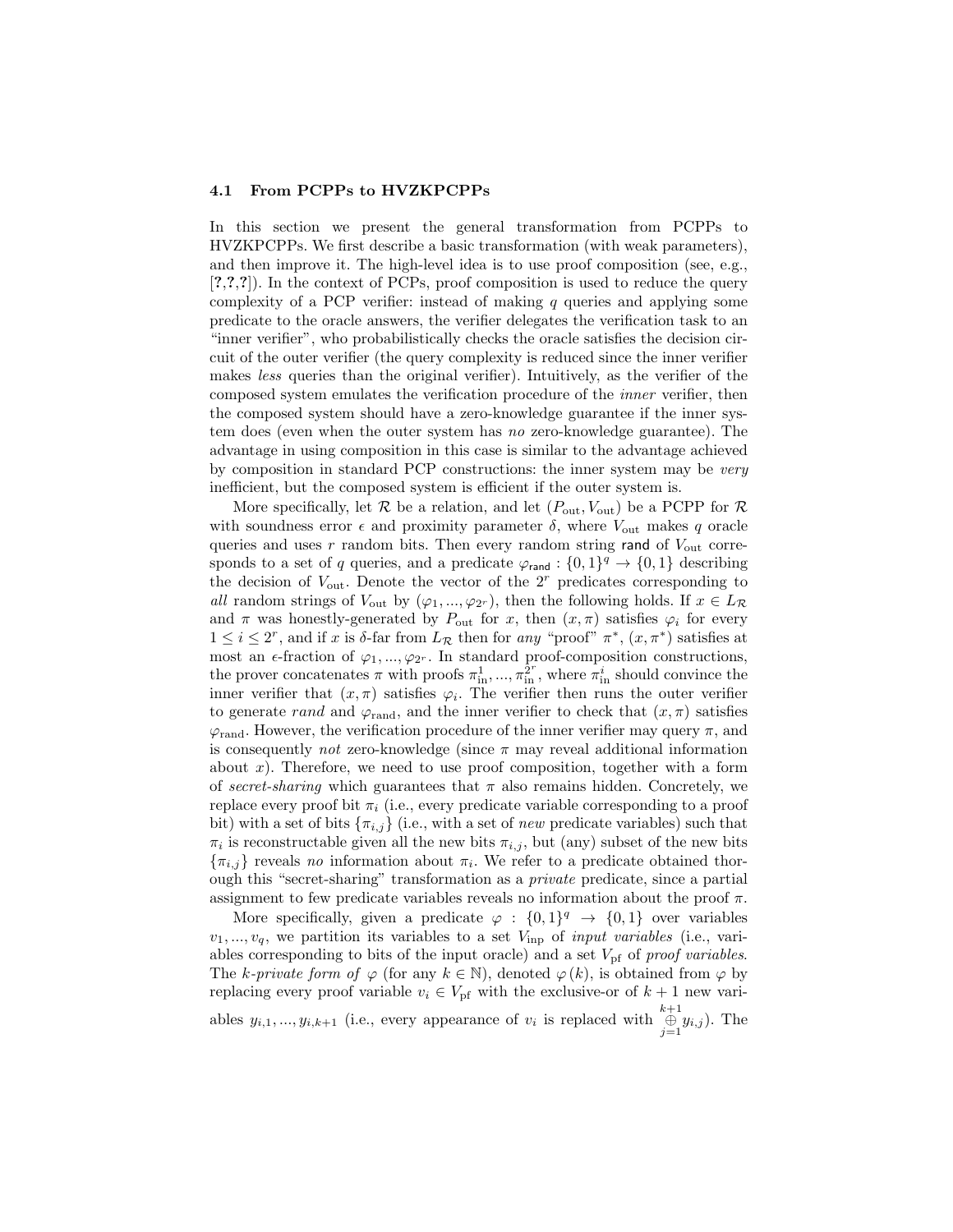private-predicates relation  $\mathcal{R}_{\text{priv}}$  consists of all pairs of private predicates and satisfying assignments for them, i.e.,

$$
\mathcal{R}_{\text{priv}} = \left\{ \left( \left( w, \varphi \left( k \right) \right), \lambda \right) : w \text{ satisfies } \varphi \left( k \right) \right\}.
$$

We now describe the basic transformation from PCPPs to (weakly-sound) HVZKPCPPs.

Construction 3 (HVZKPCPPs from PCPPs.) The basic HVZKPCPP system, denoted  $(P_B, V_B)$ , will be the composition of a PCPP system  $(P_{\text{out}}, V_{\text{out}})$ for R as the outer PCPP system, and the inner EZKPCPP system  $(P_{\text{in}}, V_{\text{in}})$  for the relation  $\mathcal{R}_{\text{priv}}$ . The system is parameterized by  $d \in \mathbb{N}$  which determines the zero-knowledge requirement from the inner system. (Without loss of generality,  $d \geq 3.$ 

Prover algorithm. On input  $1^d$ , x, w such that  $(x, w) \in \mathcal{R}$ ,  $P_B$ :

- Generates the verification predicates  $\varphi_1, ..., \varphi_m$  of  $V_{\text{out}}$  (for  $m := 2^r$ , where r denotes the length of the randomness of  $V_{\text{out}}$ ), and a proof  $\pi \in P_{\text{out}}(x, w)$ .
- $-$  Generates the d-private form  $\varphi_i(d)$  of every predicate  $\varphi_i$ , and replaces every proof variable  $v_j \in V_{\text{pf}}$  with the exclusive-or of  $d+1$  new variables  $y_{j,1},..., y_{j,d+1}$ , such that  $\bigoplus_{k=1}^{d+1} \pi(d)_{y_{j,k}} = \pi_{v_j}$ . (As  $(x, \pi)$  is interpreted as an assignment to the predicates  $\varphi_1, ..., \varphi_m$ , this transforms  $(x, \pi)$  into an assignment to the private predicates. We denote this partial assignment to  $\varphi_1(d) \wedge ... \wedge \varphi_m(d)$  by  $\pi(d)$ .)<sup>3</sup>
- $-$  "Proves" that  $(x, \pi(d))$  satisfies the private predicates. Concretely, let  $(x, \pi(d))_i$  denote the restriction of  $(x, \pi(d))$  to the variables of the private predicate  $\varphi_i(d)$ . Then  $P_B$  generates a proof  $\pi_{\text{in}}^i \in$  $P_{\text{in}}\left(1^d, \left(\left(x, \pi(d)\right)_i, \varphi_i\left(d\right)\right), \lambda\right)$  for the claim  $\left(\left(\left(x, \pi(d)\right)_i, \varphi_i\left(d\right)\right), \lambda\right) \in \mathcal{R}_{\text{priv}}$ . - Outputs the proof  $\pi_B = \pi_{\text{in}}^1 \circ ... \circ \pi_{\text{in}}^m \circ \pi(d)$ .

Verifier algorithm.  $V_B$  on input  $1^d$ ,  $|x|$  and given oracle access to x and a proof  $\pi_B = \pi_{\text{in}}^1 \circ ... \circ \pi_{\text{in}}^m \circ \pi(d)$ , picks an  $i \in_R [m]$ , uses  $V_{\text{out}}$  to generate the predicate  $\varphi_i$ , and transforms it into the d-private predicate  $\varphi_i(d)$ . Then, V runs V<sub>in</sub> to check that  $(x, \pi(d))_i$  satisfies  $\varphi_i(d)$   $((x, \pi(d))_i$  is used as the input oracle, and  $\pi_{\rm in}^i$  as the proof oracle, of  $V_{\rm in}$ ).

**Lemma 2.** Let  $\mathcal{R} \in \text{PCPP } [r, q, \delta, \epsilon_{\text{out}}, \ell]$  with the PCPP system  $(P_{\text{out}}, V_{\text{out}})$ . Let  $(P_{\text{in}}, V_{\text{in}})$  be a perfectly d-zero-knowledge EZKPCPP system for  $\mathcal{R}_{\text{priv}}$  with soundness error  $\epsilon_{\rm in}(\ell, d)$  (where  $\epsilon_{\rm in}$  is non-decreasing and  $\ell$  is the length of the input to the EZKPCPP system), in which the honest verifier makes  $q_{\text{in}} \leq d$ queries. Then Construction 3, based on  $(P_{\text{out}}, V_{\text{out}})$  and  $(P_{\text{in}}, V_{\text{in}})$ , is a PCPP system for R with perfect completeness, perfect honest-verifier zero-knowledge, and soundness error  $\epsilon_{\text{out}}(1 - \epsilon_{\text{in}}(\ell(d+1), d)) + \epsilon_{\text{in}}(\ell(d+1), d)$ . Moreover,  $V_B$ makes only  $q_{\text{in}}$  queries, and the prover generates proofs of length  $O_{q,d}$  ( $\ell + 2^r$ ).

<sup>&</sup>lt;sup>3</sup> We say that  $\pi$  is a *partial* assignment to the predicates, since some of the variables are assigned values by the input x.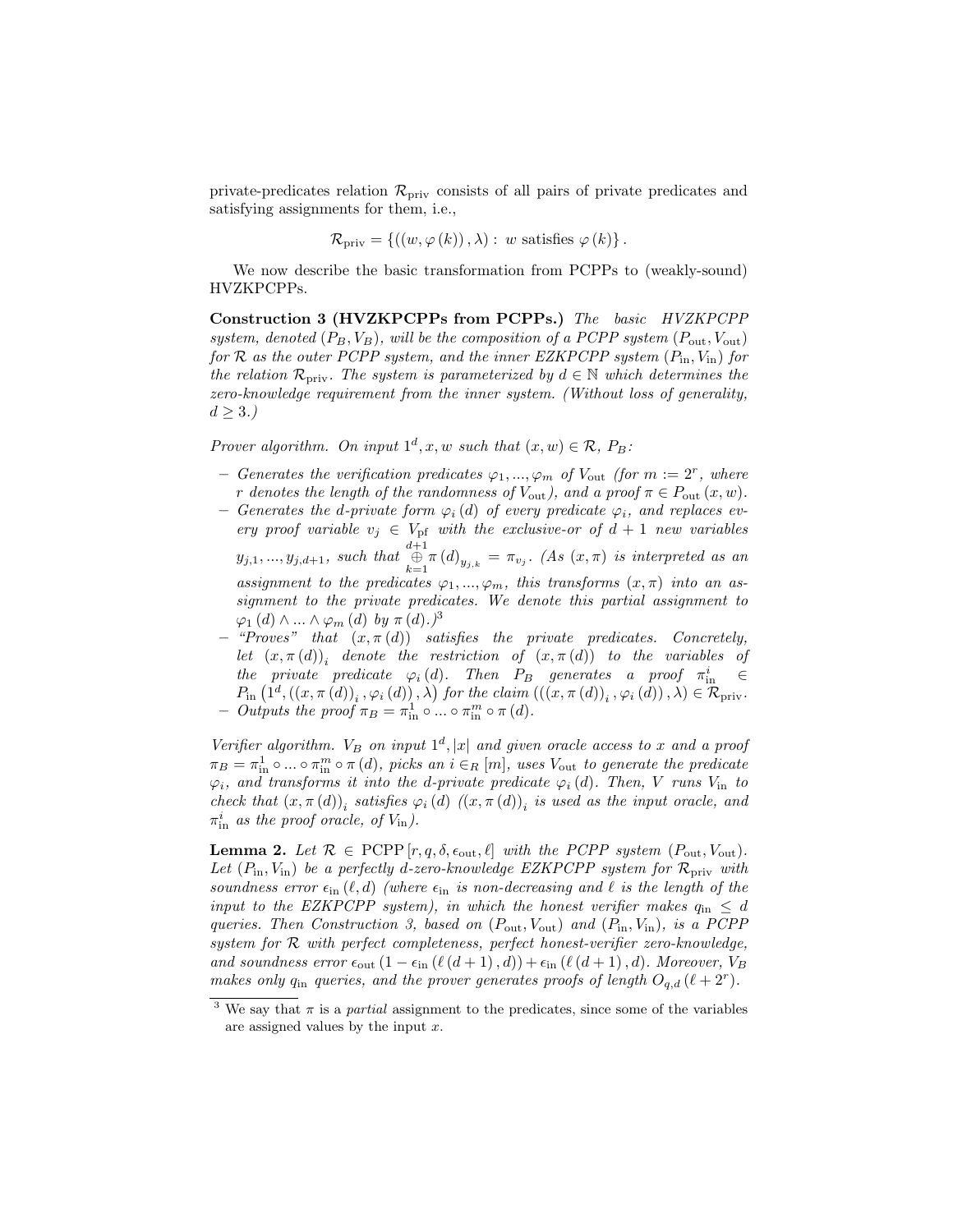Proof (sketch). The completeness follows directly from the completeness of the underlying proof systems. As for zero-knowledge, the zero-knowledge of the inner EZKPCPP system guarantees there exists a simulator  $Sim_{in}$  that can perfectly simulate the view of the honest verifier  $V_{\text{in}}$  (since  $V_{\text{in}}$  is d-query bounded), given oracle access to the input oracle of  $V_{\text{in}}$  (through the TTP). Notice that the "input oracle" of  $V_{\text{in}}$  is of the form  $(x, \pi(d))_i$  for some  $i \in [m]$ , i.e., Sim<sub>in</sub> may query bits of  $\pi(d)$ . However, in a *random* proof  $\pi_B \in_R P_B(1^d, x, w)$ ,  $\pi(d)$  is a *random* sharing of  $\pi$  (that is, every set of bits  $\pi_{j,1}, ..., \pi_{j,d+1}$  that correspond to a bit  $\pi_j$ of  $\pi$ , is random such that  $\pi_{j,1} \oplus ... \oplus \pi_{j,d+1} = \pi_j$ . Therefore, Sim can simulate the view of  $V_B$  by running  $\textsf{Sim}_{\text{in}}$ , and answering his TTP queries with random bits. These bits are distributed as the answers  $Sim_{in}$  would have been given by its TTP, so it suffices to prove indistinguishability conditioned on the "input" oracle  $\pi(d)$ . In this case, indistinguishability follows from the zero-knowledge of  $(P_{\rm in}, V_{\rm in}).$ 

Regarding soundness, if x is  $\delta$ -far from  $L_{\mathcal{R}}$  then the soundness of  $(P_{\text{out}}, V_{\text{out}})$ guarantees that for every "proof"  $\pi^*$  at most an  $\epsilon_{\text{out}}$ -fraction of the predicates  $\varphi_1, ..., \varphi_m$  are satisfied by  $(x, \pi^*)$ . Consequently, for every "proof"  $\pi^*(d)$ ,  $(x, \pi^*(d))$  satisfies at most an  $\epsilon_{\text{out}}$ -fraction of the private predicates  $\varphi_1(d), ..., \varphi_m(d)$ . If  $V_B$  chooses to verify a predicate  $\varphi(d)_i$  that is not satisfied by  $x \circ \pi^*$  (*d*), then the soundness of  $(P_{\text{in}}, V_{\text{in}})$  guarantees that he accepts with probability at most  $\epsilon_{\text{in}}(q(d+1), d)$ . (Indeed, every predicate contains at most q proof variables, so  $V_{\text{in}}$  has input of length at most  $q(d+1)$ , and  $\epsilon_{\text{in}}$  is non-decreasing.) □

It is clear from Lemma 2 that the soundness error degrades through this transformation (since the soundness error of the composed system depends not only on the soundness error of the outer PCPP system, but also on that of the inner EZKPCPP system). Therefore, our next goal is to reduce the soundness error.

Reducing the soundness error. The main idea is to have the verifier repeat the verification procedure of  $V_B$ . However, we must change the ZKPCPP itself since repetition does not necessarily preserve zero-knowledge. (That is, if the verifier simply repeats the verification procedure, then his queries may exceed the upper bound for which zero-knowledge is guaranteed.) Intuitively, the prover can generate several independent copies of *basic proofs* (i.e., a proof generated by  $P_B$ ), and the verifier can repeat the basic verification scheme, using a "fresh" proof in every iteration. This "assumption" that the verifier uses every proof at most once, is the reason the system guarantees only honest-verifier zero-knowledge. Indeed, we increase the query complexity of the verifier without increasing the zeroknowledge guarantee of the basic system (since increasing the zero-knowledge parameter will also increase the soundness error). Therefore, a malicious verifier can potentially break the zero-knowledge by using the same proof in several iterations.

**Construction 4 (HVZKPCPP)** The modified HVZKPCPP system  $(P_H, V_H)$ uses the the system  $(P_B, V_B)$  as a building block, and is parameterized by l, the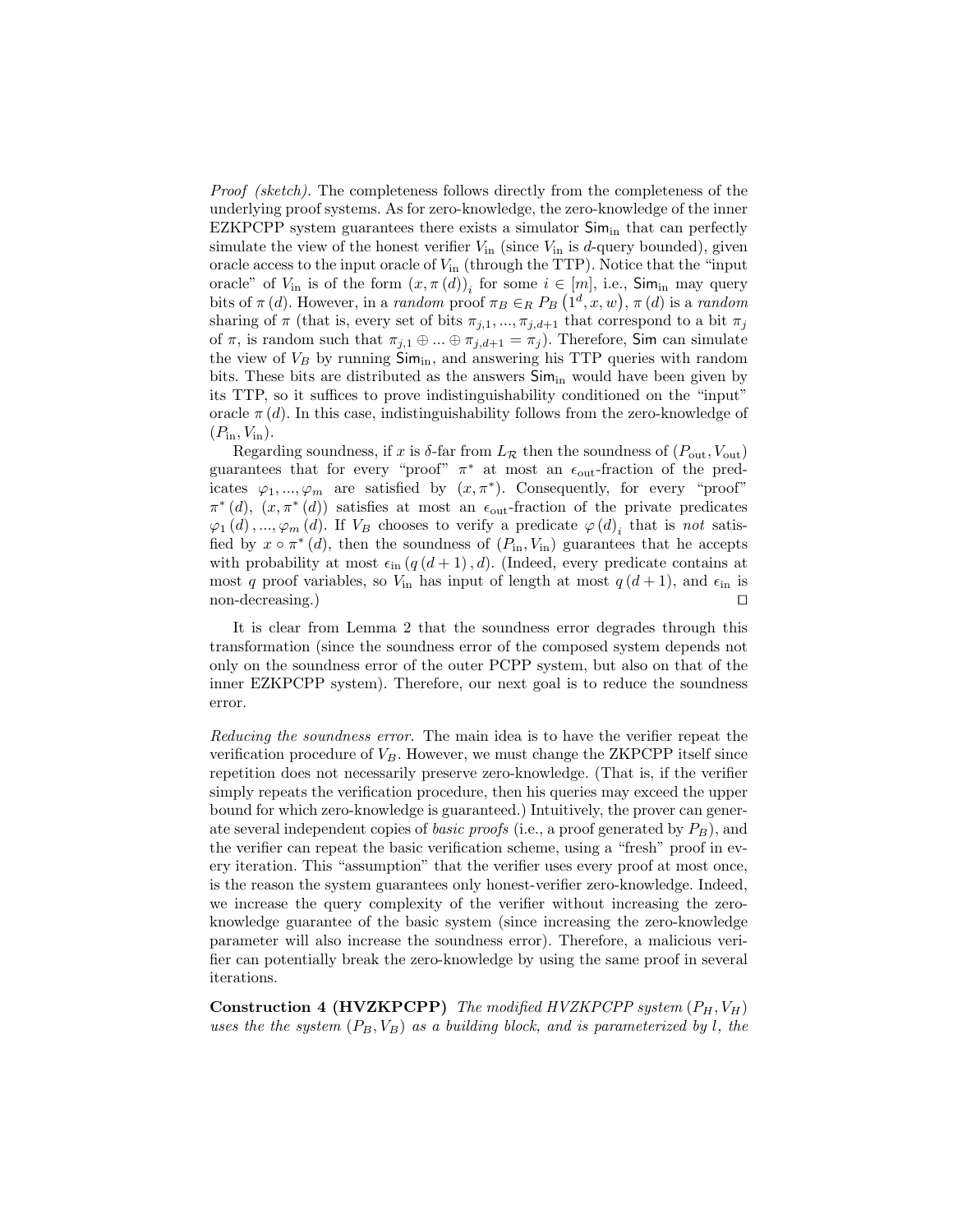number of basic proofs in a proof generated by  $P_H$ ; t, the number of runs (of  $V_B$ ) that  $V_H$  emulates; and d, to be passed on to the underlying HVZKPCPP system. We assume without loss of generality that  $l \geq t$ .

Prover algorithm.  $P_H$  on input  $1^l, 1^d$  and  $(x, w) \in \mathcal{R}$ , uses  $P_B$  to generate l independent (basic) proofs  $\pi_B^1, ..., \pi_B^l$  for the claim  $(x, w) \in \mathcal{R}$ , and outputs the proof  $\pi_H = \pi_B^1 \circ ... \circ \pi_B^l$ .

Verifier algorithm.  $V_H$  on input  $1^t, l, 1^d, |x|$ , and given access to oracles  $x, \pi_H$ , picks at random t different basic proofs  $\pi_B^1, ..., \pi_B^t$ , and for every  $1 \le i \le t$ , runs  $V_B$  with parameter d and oracles  $x, \pi_B^i$  (all emulations of  $V_B$  are performed in parallel).  $V_H$  accepts if  $V_B$  accepted in all t iterations, otherwise he rejects.

Theorem 5 (HVZKPCPPs from PCPPs). Let  $\sigma$  be a security parameter. Then for any  $q \in \mathbb{N}$ ,  $\epsilon_S = \epsilon_S (\sigma, |x|)$ ,  $\delta = \delta (\sigma, |x|)$ ,  $r = r(\sigma, |x|)$  and  $\ell = \ell (\sigma, |x|)$ ,

PCPP 
$$
\left[r, q, \delta, \frac{1}{2}, \ell\right] \subseteq \text{HVZKPCPP } [r', q', \epsilon'_{\text{ZK}} = 0, \delta' = \delta, \epsilon_S, \ell']
$$

where  $r' = O_q\left(r \cdot \text{poly}\log\frac{1}{\epsilon_S}\right)$ ,  $q' = O_q\left(\log\frac{1}{\epsilon_S}\right)$  and  $\ell' = O_q\left((\ell + 2^r)\log\frac{1}{\epsilon_S}\right)$ .

*Proof (sketch)*. We take  $d = O(1)$  and  $t = l = O_q(\log \frac{1}{\epsilon_S})$  in Construction 4, which increase the query complexity and proof length (of the basic system) by a factor of  $\log \frac{1}{\epsilon_S}$ , and the randomness complexity by a factor of poly  $\log \frac{1}{\epsilon_S}$ (since in every iteration the verifier needs to pick a new basic proof to use). Completeness follows from the completeness of the basic HVZKPCPP system. Regarding soundness, the soundness error of  $(P_B, V_B)$  is  $\frac{1}{2}(1 + \epsilon_{\rm in})$  (where  $\epsilon_{\rm in}$  < 1 is the soundness error of the EZKPCPP, and depends only on  $q$  since  $d$  is constant). As  $V_H$  emulates t independent runs of  $V_B$ , and accepts only if all iterations succeed, then  $V_H$  accepts an x that is  $\delta$ -far from  $L_R$  with probability at most  $\left(\frac{1}{2}(1+\epsilon_{\text{in}})\right)^t = \epsilon_S$  (for an appropriate choice of the constant defining t). As for zero-knowledge, every emulation of  $V_B$  can be perfectly simulated (by some simulator  $\textsf{Sim}_B$ ) while making at most  $d = O(1)$  TTP queries, and as the emulations are independent (and use independent basic proof), a simulator Sim for  $V_H$  can run Sim<sub>B</sub> t independent times, and forward the TTP queries of Sim<sub>B</sub> to his own TTP. □

Remark 3 (Strong HVZK). The strong honest-verifier zero-knowledge feature of Construction 2 (see Section 3, Remark 2) implies that both the HVZKPCPP systems described in this section also guarantee  $(\epsilon_{\text{ZK}}, q^*)$ -strong honest-verifier zero-knowledge, as defined in Remark 2. More specifically, to get  $(\epsilon_{ZK}, q^*)$ strong HVZK it suffices to take  $l = \text{poly}(q^*)$  in Construction 4, and use the EZKPCPP (over a binary alphabet) of Section 3 with zero-knowledge parameter  $d = O\left(\log \frac{1}{\epsilon_{\text{ZK}}}\right)$ . Consequently, the proof length increases by a factor of poly  $(q^*, \log \frac{1}{\epsilon_{\text{ZX}}})$ , the randomness complexity by a factor of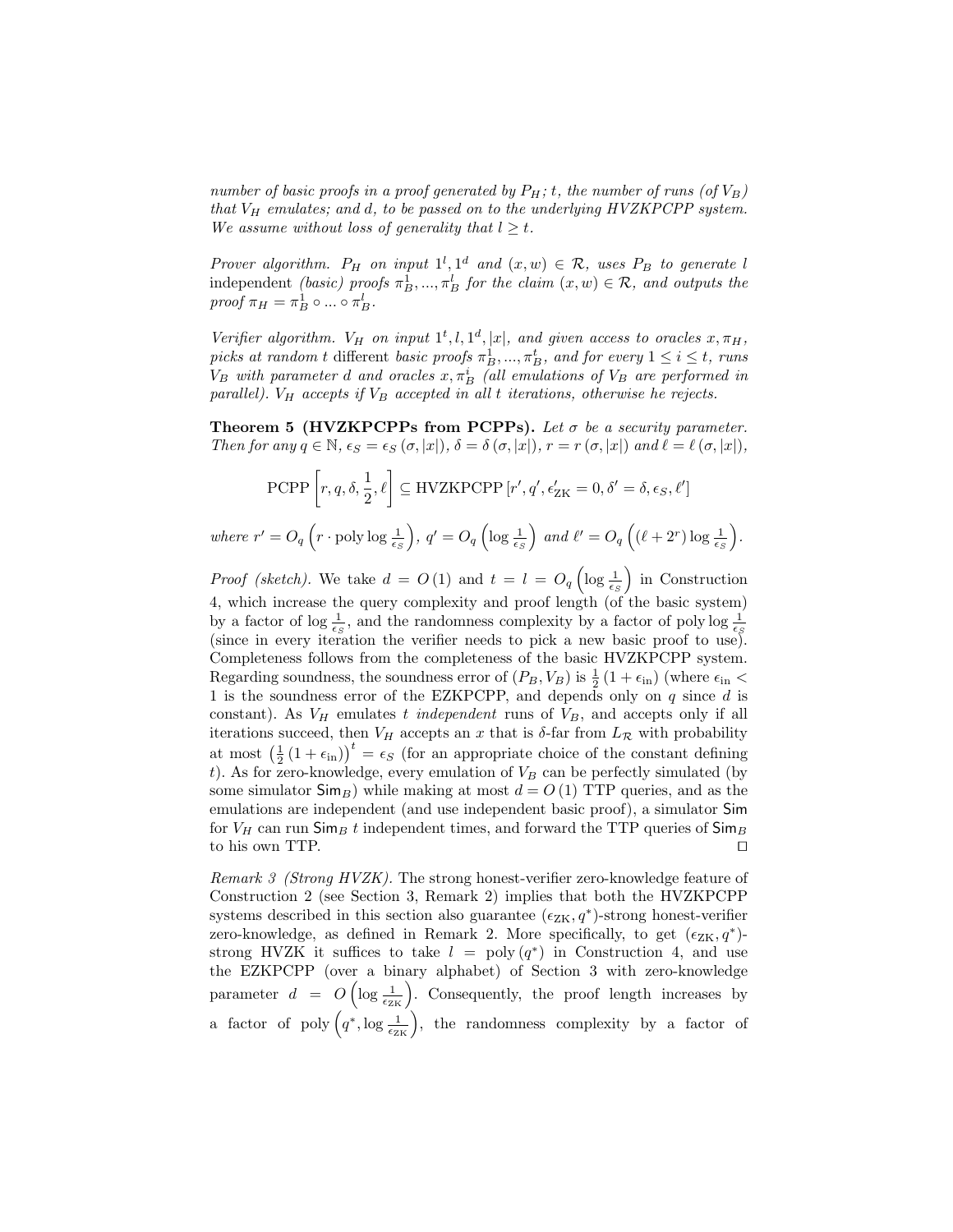poly  $\left(\log q^*, \log \log \frac{1}{\epsilon_{\text{ZK}}}\right)$ , and the query complexity by a factor of poly  $\log \frac{1}{\epsilon_{\text{ZK}}}\right)$ . Moreover, if the original PCPP has strong soundness then so does the HVZKPCPP. (To get soundness error  $\epsilon_S$  on inputs that are  $\delta$ -far from the relation for some  $\delta \in (0,1)$ , the proof length, query complexity and randomness complexity increase by a factor of  $O\left(\frac{1}{\delta}\right)$ .)

It is evident from Theorem 5 that Construction 4 inherits many of its properties from the underlying PCPP system, so efficient PCPPs yield efficient HVZKPCPPs. More specifically, we can use the following PCPP due to Dinur [?], to obtain an efficient HVZKPCPP.

Theorem 6 (PCPP, implicit in [?]). Let  $\mathcal{R} = \mathcal{R}(x, w) \subseteq \text{DTIME}(t(n)),$ then  $R$  has a strong PCPP system  $(P, V)$  with constant rejection ratio, such that V on inputs of length n tosses  $O(\log t(n))$  coins and reads  $O(1)$  bits from his oracles.

Plugging the PCPP system of Theorem 6 into Theorem 5, we get the following result.

Corollary 2 (Efficient HVZKPCPP). Let  $\epsilon$  be a soundness parameter and let  $\delta$  be a proximity parameter. Then every relation  $\mathcal{R} = \mathcal{R}(x, w) \in$ DTIME  $(t(n))$  has an HVZKPCPP system  $(P_H, V_H)$  with perfect completeness, perfect honest-verifier zero-knowledge, and soundness error  $\epsilon$  with proximity parameter  $\delta$ . On input x,  $P_H$  generates a proof of size poly  $(t(|x|), \log \frac{1}{\epsilon}, \frac{1}{\delta})$  and  $V_H$  makes  $O\left(\frac{1}{\delta}\log\frac{1}{\epsilon}\right)$  queries.

### 4.2 From HVZKPCPPs and Locking Schemes to ZKPCPPs

In this section we construct a ZKPCPP with zero-knowledge against arbitrary query-bounded verifiers, from a locking scheme and an HVZKPCPP with strong honest-verifier zero-knowledge (see Remark 2 for a discussion of this zeroknowledge property). We first give a high-level description of the transformation. For  $q^* \in \mathbb{N}$ , let  $(P_H, V_H)$  be an HVZKPCPP with  $q^*$ -strong honest-verifier zeroknowledge (e.g., the system of Construction 4, see Remark 3). Intuitively, all we need to do to achieve zero-knowledge against *arbitrary* (q<sup>\*</sup>-bounded) verifiers is to force the queries of every (possibly malicious) verifier to be distributed as the queries in  $q^*$  random and independent invocations of  $V_H$ . Following techniques of Kilian et al. [?], we achieve this by employing a locking scheme. Hiding a few technical details, the high-level idea is as follows. The proof consists of three sections: the PCPP section in which the prover  $P$  locks (using the locking scheme) every bit of the HVZKPCPP; the PERM section which contains a locked permutation of the random strings of the honest verifier  $V_H$  (namely, P picks a random permutation  $\tau$  over the space of random strings of  $V_H$ , and for every possible random string r of  $V_H$ , P lock the image  $\tau(r)$  in the PERM section); and the MIX section, where the location indexed by  $\tau(r)$  contains r and the collection of keys for the locks holding the HVZKPCPP bits  $V_H$  (with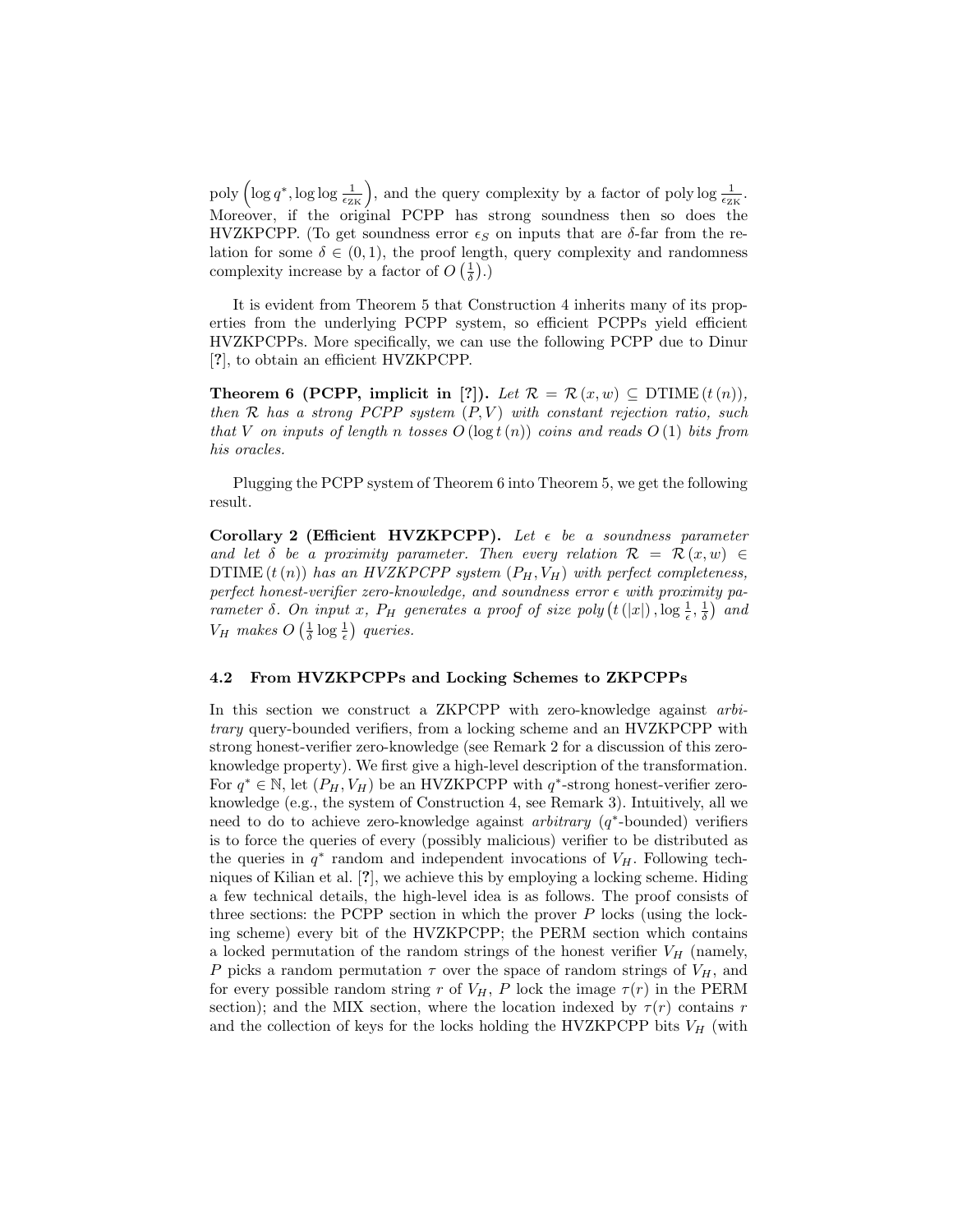randomness  $r$ ) queries. To verify the proof,  $V$  picks a random string  $r'$ , queries  $\text{MIX}_{r'}$ , and retrieves some (other) random string r and a set of keys, which he uses to unlock the corresponding locks. Then,  $V$  verifies that the lock  $PERM_r$ holds the string  $r'$  and that  $V_H$  would accept (if he was given the HVZKPCPP bits locked in the PCPP section of the proof).

Applying this transformation to an efficient HVZKPCPP and an efficient locking scheme, we get the following result (full details are deferred to the full version).

**Theorem 7 (Efficient ZKPCPP).** Let  $\epsilon$  be a soundness parameter, let  $\delta$ be a proximity parameter and let  $q^* \in \mathbb{N}$ . Then every relation  $\mathcal{R}(x, w) \in$ DTIME  $(t(n))$  has a ZKPCPP system  $(P, V)$  with soundness error  $\epsilon$ , proximity parameter  $\delta$ , and straight-line  $(\epsilon, q^*)$ -zero-knowledge. P on input x generates proofs of length poly  $(t(|x|), q^*, \log \frac{1}{\epsilon}, \frac{1}{\delta})$  and V on input |x| makes poly  $\left(\log t\left(|x|\right), \log q^*, \log \frac{1}{\epsilon}, \frac{1}{\delta}\right)$  queries.

 $(P, V)$  inherits its properties from those of the HVZKPCPP and the locking scheme combined. More specifically, perfect completeness follows from the perfect completeness of both building blocks. As for soundness, the binding of the locking scheme guarantees the proof oracle  $V$  uses to emulate  $V_H$  is consistent with some proof oracle for  $V_H$ , and therefore (by the soundness of  $(P_H, V_H)$ ) if x is far from  $L_{\mathcal{R}}$  then  $V_H$  rejects (with high probability). As for zero-knowledge, the hiding of the locking scheme guarantees that by probing the locks, V learns almost nothing about the values locked within them. Therefore, V can only "hope" to gather some information by retrieving the keys and using them to open the locks (i.e. by reading MIX entries and then the corresponding PCPP entries). However, in this case the random permutation  $\tau$  guarantees that his queries to  $\pi_H$  are distributed as in random and independent emulations of  $V_H$ , so the oracle-answers to his queries can be simulated (by the strong honestverifier zero-knowledge of  $(P_H, V_H)$ .

The adaptivity of the honest verifier. Unlike our HVZKPCPP systems (Section 4.1), the verifier in Theorem 7 is inherently adaptive. Indeed, to decommit the locks the verifier must first retrieve the corresponding keys from the appropriate MIX entry, and therefore cannot make his queries non-adaptively. However, all iterations of the verification procedure may be executed in parallel (i.e. all MIX-queries are asked simultaneously, all locks are then simultaneously unlocked etc.), giving a verifier with adaptivity  $k_{\text{lock}} + 1$ , where  $k_{\text{lock}}$  is the adaptivity of the locking scheme receiver.

## 5 Cryptographic Applications

In this section we describe several applications of ZKPCPPs. Concretely, we construct two-party and multiparty protocols that allow a dealer to commit to a secret and prove (with sublinear communication) that it satisfies an NP predicate.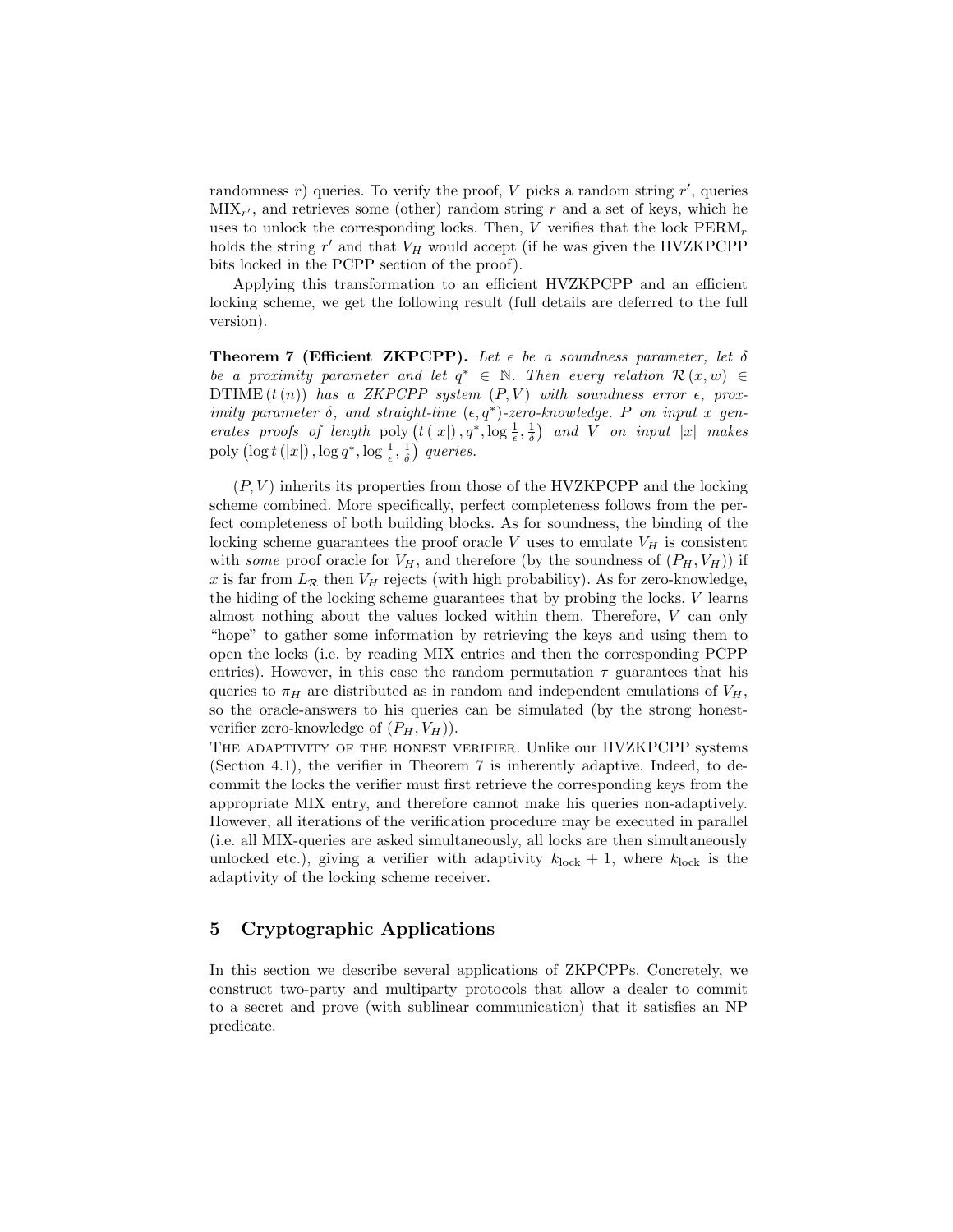#### 5.1 Certifiable VSS

Motivated by applications that require verification with no information leakage, we focus on reducing the communication complexity of verifying the shares in a verifiable secret sharing (VSS) protocol [?,?,?,?,?]. Roughly speaking, VSS allows a dealer  $D$  to distribute a secret s among n servers in a way that prevents a coalition of up to t servers from learning or modifying the secret, while on the other hand guaranteeing unique reconstruction, even if  $D$  and up to t servers can collude. We study a certifiable variant of VSS (which we call cVSS) which is similar to traditional VSS, except that it provides the additional guarantee that the secret satisfies some NP predicate. Similar to [?], to achieve sublinear verification we consider networks that include an additional receiver entity R who eventually receives the secret, and may assist in the verification. We now provide more details about the model we consider.

We assume that the participating parties can interact over a synchronous network of secure point-to-point channels. The parties also have access to a *broadcast* channel, where a message sent over this channel is received by all other parties. When measuring communication complexity, we count a message sent over a broadcast channel only once towards the total communication. Alternatively, our protocols can be implemented with similar communication complexity using a public bulletin board, where every time a message is written to or read from the board is counted towards the communication complexity.

The security of protocols is defined by considering their execution in the presence of a malicious, static adversary, who may corrupt and control a subset of the parties. The adversary is capable of rushing, namely sending his messages only after receiving all messages sent by honest parties in the same round.

A cVSS protocol for an NP-relation  $R$  consists of three phases. In the *sharing* phase, the dealer D is give input  $(x, w) \in \mathcal{R}$  and sends a message to each server. In the *verification* phase, the receiver  $R$  can freely interact with the servers, possibly using a broadcast channel. Finally, in the reconstruction phase, each server sends a single message to  $R$ , and  $R$  reconstructs the secret. We note that R and the servers are given  $1^{|x|}$  as input.

A protocol as above is said to be  $(t, \epsilon)$ -secure if it satisfies the following requirements:

- Correctness. For every adversary A corrupting t out of n servers and for every  $(x, w) \in \mathcal{R}$ , in the end of the reconstruction phase R outputs x, except with at most  $\epsilon$  probability.
- Secrecy. For every adversary A corrupting R and t servers there exists a PPT simulator Sim such that for every  $(x, w) \in \mathcal{R}$ , View<sub>A</sub>  $(x, w) \approx^{\epsilon}$  Sim  $(|x|)$ , where View<sub>A</sub>  $(x, w)$  denotes the view of A during the sharing and verification phases.
- $-$  Commitment. For every adversary A corrupting R and t servers and for every  $(x, w) \in \mathcal{R}$ , the following holds except with at most  $\epsilon$  failure probability over the randomness of the sharing and verification phases. In the end of the verification phase, either R outputs  $\bot$ , or there is a unique secret  $x^*$ (determined by the messages exchanged up to this point), such that  $x^* \in L_{\mathcal{R}}$ ,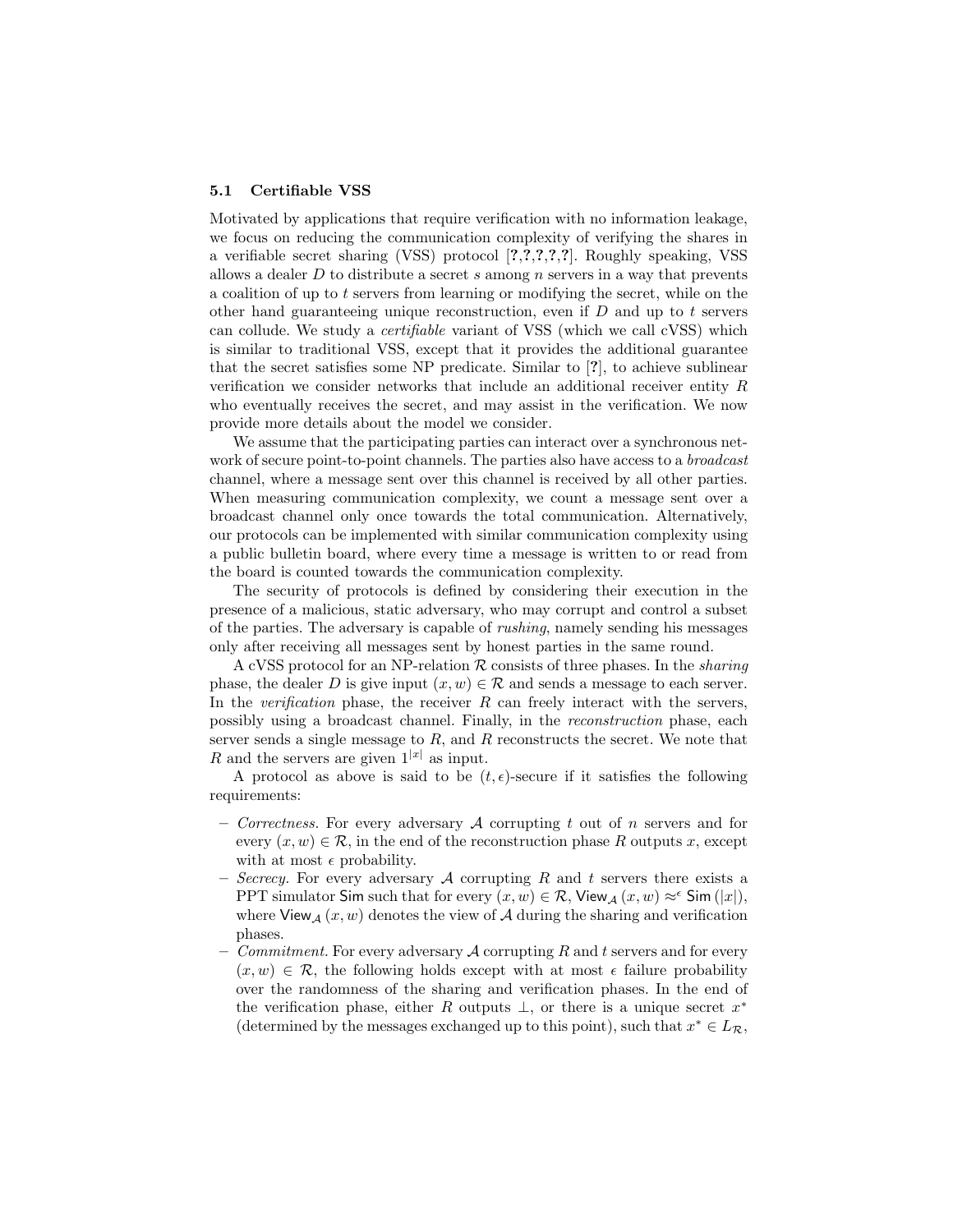$|x^*| = |x|$ , and R will output  $x^*$  regardless of the messages sent by the adversary during the reconstruction phase.

We note that traditional VSS is stronger than our certifiable VSS in that the verification phase does not involve the receiver  $R$ . Thus, when there are multiple receivers, traditional VSS can guarantee that the same secret  $x^*$  is reconstructed by all receivers. However, traditional VSS protocols do not guarantee that the reconstructed secret possess any specific properties, as guaranteed by certifiable VSS, and also do not achieve sublinear verification. (We note that certifiable VSS can be implemented using general MPC protocols, but the communication complexity required to verify the shares will not be sublinear.)

Certifiable VSS from ZKPCPPs. The protocol uses a ZKPCPP system  $(P, V)$ , and a robust secret sharing scheme. (A robust secret sharing scheme maps a secret x into a vector  $(s_1, ..., s_m)$  of shares such that "few" shares reveal no information on x, but x can be reconstructed from the shares even if "few" of them are replaced with incorrect values.) We note that for the protocol to be efficient,  $P, V$  should be efficient, as well as the sharing and reconstruction algorithms of the secret sharing scheme.

In the sharing phase, the dealer D secret shares  $x \in L_R$  using the secret sharing scheme, generates a ZKPCPP for the claim 'the secret shares are "close" to a vector of "legal" secret shares and  $x \in L_{\mathcal{R}}$ ", and partitions the shares and the proof between the servers. In the verification phase, the receiver  $R$  verifies that the shares D distributed are close to a sharing of some  $x' \in L_{\mathcal{R}}$  by emulating a the verifier  $V$ , where  $R$  broadcasts the queries of  $V$  and the servers answer. (The use of broadcast prevents  $R$  from contacting too many servers, which would violate the secrecy requirement.) If the verification fails, R outputs  $\perp$  and ignores further messages. For reconstruction, the servers holding the secret shares send them to  $R$ , who reconstructs the secret  $x$ .

This description is in fact an over-simplification of the actual protocol. Indeed, the verification procedure of the ZKPCPP cannot be used as-is since in the context of VSS, verification is executed in the presence of an adversary that can determine the answers of the corrupted servers after seeing the queries of the verifier, while ZKPCPPs guarantee completeness and soundness when the verification is performed with oracles (in particular, the oracle answers are independent of the queries). Intuitively, to restrict the influence the adversary has on the verification procedure, it suffices to guarantee that symbols held by corrupted servers are queried with low probability, which can be done as follows. The dealer distributes several copies of the secret shares and the proof, and the value of every specific symbol  $V$  queries is determined by the majority vote over the corresponding symbols in several randomly selected copies. (This can be thought of as applying a sort of "error correction" to the symbols of the secret shares and the proof.) In addition, the verification procedure is repeated several times, and the verification phase passes (i.e.,  $R$  does not abort) only if  $V$ accepted in most of the iterations. Further details are differed to the full version.

The secrecy property follows from the secrecy of the secret sharing scheme and from the straight-line zero-knowledge property of  $(P, V)$ . Indeed, the zero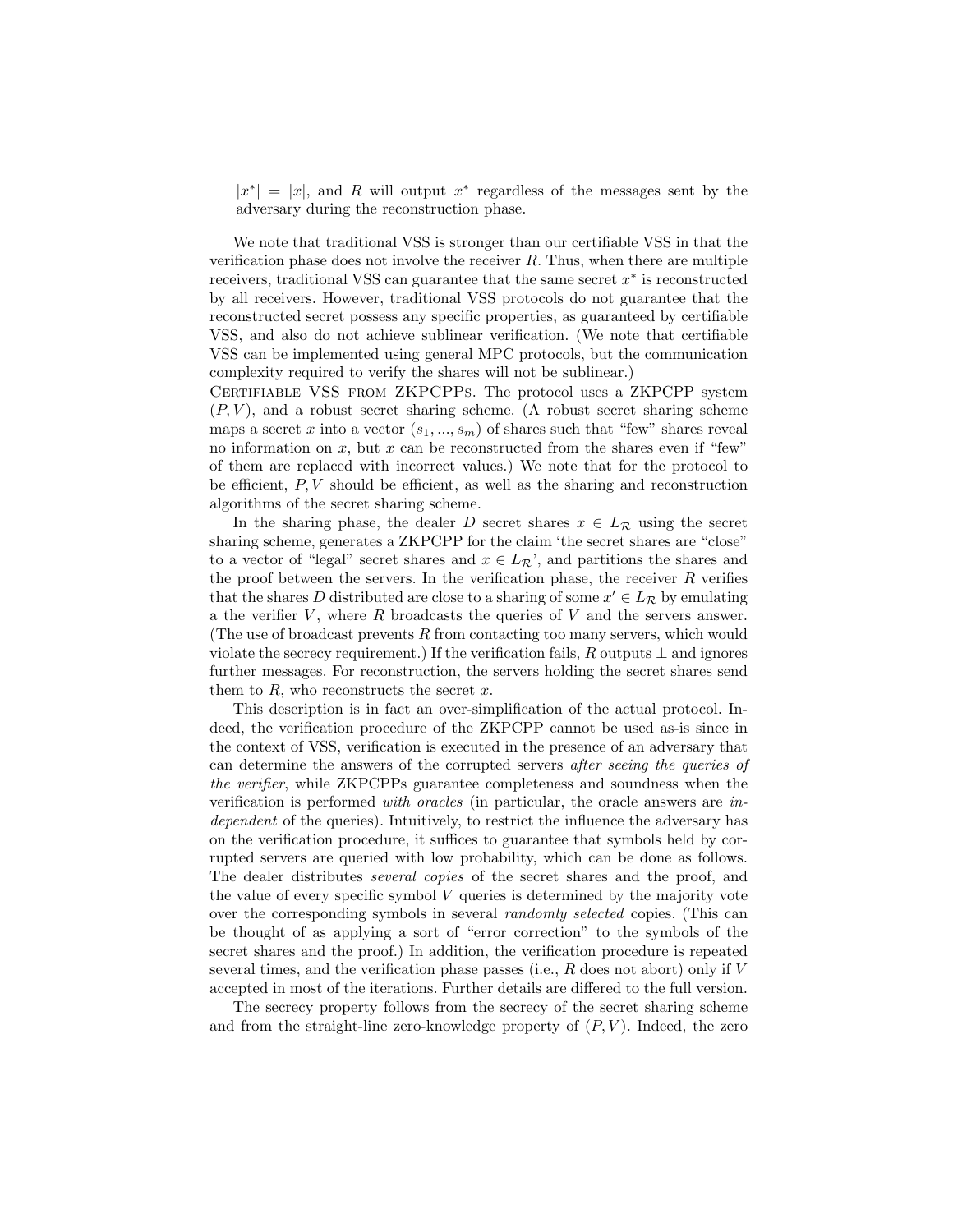knowledge implies  $R$  learns only few shares, and the secrecy of the secret sharing scheme guarantees that these shares reveal no information on  $x$ . (Straight-line zero-knowledge is required to guarantee that the view of the adversary can be simulated.) The "error correction" applied to the secret shares and the proof guarantees that with high probability, corrupted servers are queried only in few of the emulations of  $V$ . Therefore, in most emulations we can think of the verification as being performed with oracles, which is useful both for correctness and for binding. Indeed, for correctness, if  $D$  is honest then with high probability V accepts in most iterations (by the completeness of the ZKPCPP), and the robustness of the secret sharing guarantees that R will reconstruct  $x^* = x \in L_{\mathcal{R}}$ in the end of the reconstruction phase, even if  $t$  servers are corrupted. As for binding, a corrupted  $D$  has 2 possible courses of actions. First, if he distributes a shares vector that is far from every "legal" shares-vector, or close to a shares vector of some  $x^* \notin L_{\mathcal{R}}$ , then the soundness of the ZKPCPP implies that V rejects in most of the emulations (since corrupted servers are queried only in few of these emulations), so R outputs  $\perp$  with high probability. Second, if he distributes a shares vector that is close to a legal shares vector of some  $x^* \in L_{\mathcal{R}}$ , then either R outputs  $\perp$  at the end of the verification phase, or  $x^*$  will be reconstructed (due to the robustness of the secret sharing). Thus, we obtain the following result.

Theorem 8 (verification-efficient certifiable VSS). Let  $\mathcal{R} = \mathcal{R}(x, w)$  be an NP-relation. Then for every corruption threshold  $t \in \mathbb{N}$  and every soundness parameter  $\epsilon$ , there exists a  $(t, \epsilon)$ -secure cVSS protocol for R, with  $n =$ poly  $(|x|, t, \log \frac{1}{\epsilon})$  servers, total communication complexity poly  $(|x|, t, \log \frac{1}{\epsilon})$ , and a verification phase that uses poly  $\left(\log |x|, \log t, \log \frac{1}{\epsilon}\right)$  bits of communication.

Our certified VSS protocol has non-interactive single-round sharing and reconstruction phases, and a 6-round verification phase. During the sharing phase D sends a single bit to each server, and during the reconstruction phase every server sends a single bit to  $R$ . The servers are deterministic and the communication complexity of every server (throughout the protocol) is  $O(1)$ . Moreover, there is no direct communication between the servers.

## 5.2 Two-party Commit-and-Prove

We use ZKPCPPs to construct a "2-party analog" of cVSS, or alternatively, a "certifiable" generalization of a commitment scheme, which we call Commit-and-Prove. A commitment scheme is a two-phase protocol between a sender S and a receiver R. In the first phase, called the *commit* phase, the server on input  $x$ freely interacts with R (who has input  $1^{|x|}$ ). The messages exchanged between S, R during the phase are called the commitment. In the second phase, called the reveal pahse,  $S$  sends  $x$ , together with a decommitment string dec to  $R$ , and R decides whether to accept of reject x, based on dec and the commitment.

A commitment scheme should have the following properties. First, it should be hiding, in the sense that a (possibly malicious) receiver interacting with the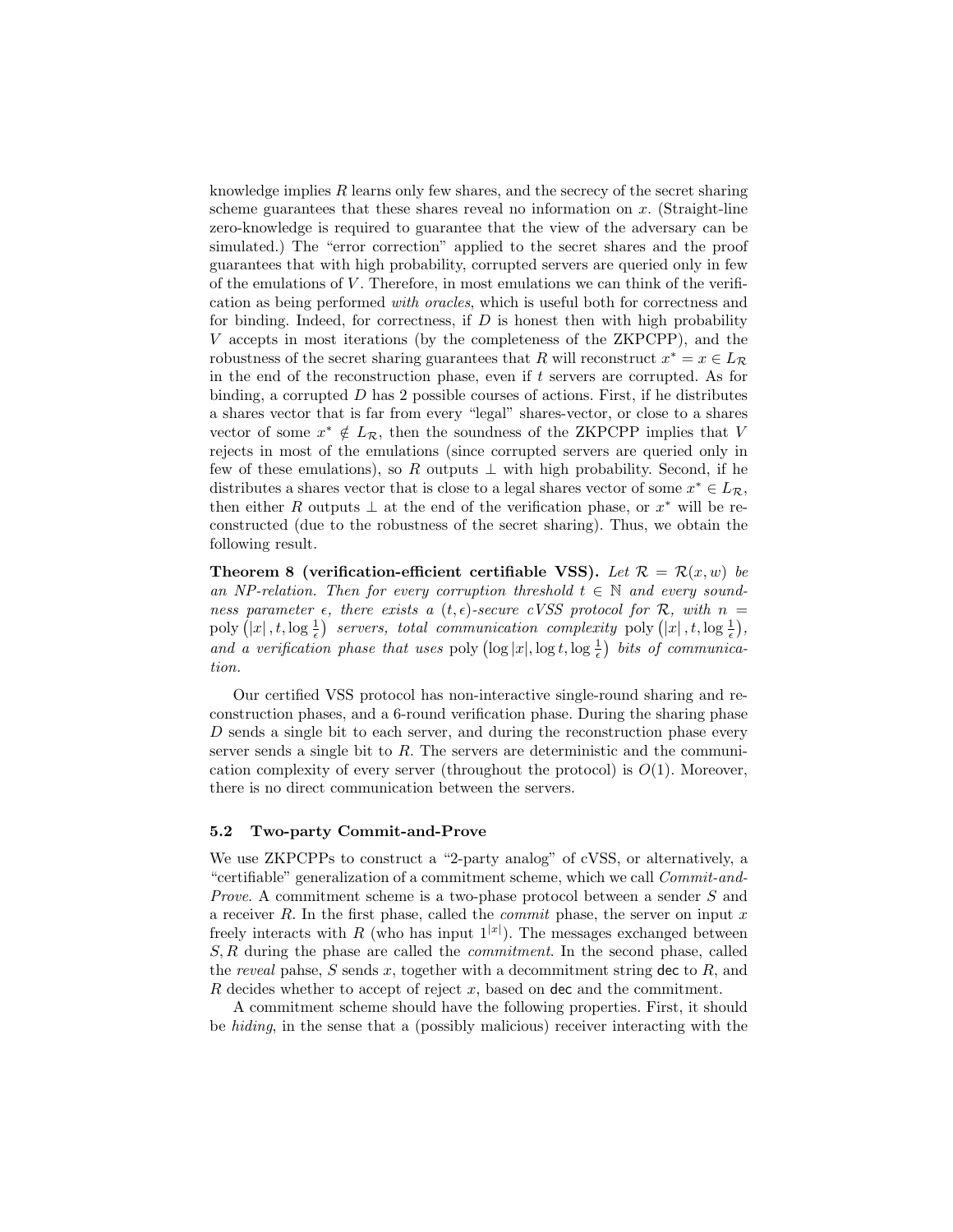honest sender learns nothing about the secret  $x$  during the commit phase. Second, it should be binding, namely there exists no efficient malicious sender that, after the interaction with R during the commit phase, can find distinct  $x, x'$  of the same length, and two decommitment strings  $dec, dec',$  such that  $R$  would have accepted  $x, x'$  with decommitment dec, dec', respectively.

A commit-and-prove protocol is certifiable in the sense that S not only commits to  $x$ , but also proves it satisfies some predicate. (The relation between commitment schemes and commit-and-prove protocols is similar to the relation between VSS and cVSS.) Specifically, it is similar to a commitment scheme, but at the end of the reveal phase R either outputs x and  $x \in L_{\mathcal{R}}$  (for some relation  $\mathcal{R}$ ), or aborts. As  $R, S$  are both efficient algorithms, the sender cannot generally be expected to find on its own a "witness" to the fact that  $x$  satisfies the predicate (think, for example, of an NP predicate). Therefore, S is given a witness  $w$ (in addition to the input  $x$ ).

We say a commit-and-prove protocol for a relation  $R$  is *secure* if it satisfies the following requirements:

- Correctness. For every  $(x, w) \in \mathcal{R}$ , if S, R are honest then R outputs x at the end of the reveal phase.
- $-$  Binding. Every efficient (possibly malicious) sender algorithm  $S^*$  wins the following game with only negligible probability. First,  $S^*$  interacts with R in the commit phase, with common input  $1<sup>n</sup>$ . Then,  $S^*$  outputs two pairs  $(x, \text{dec})$ ,  $(x', \text{dec}')$  such that  $|x| = |x'| = n$ . S<sup>\*</sup> wins if R would have accepted  $x, x'$  given the decommitments dec, dec' (respectively), and in addition either  $x \neq x'$  or  $x \notin L_{\mathcal{R}}$ .
- $-$  Hiding. There exists a PPT oracle machine Sim such that for every (possibly malicious) PPT receiver algorithm  $R^*$  and for every sender input  $(x, w) \in \mathcal{R}$ ,  $\textsf{Sim}^{R^*}(|x|)$  is computationally indistinguishable from the view of  $R^*$  during the commitment phase, when interacting with  $S(x, w)$ .
- $-$  Zero-knowledge after reveal. There exists a PPT oracle machine Sim such that for every (possibly malicious) PPT receiver algorithm  $R^*$  and for every sender input  $(x, w) \in \mathcal{R}$ , Sim<sup>R\*</sup> (x) is computationally indistinguishable from the view of  $R^*$  during the *entire* interaction with  $S(x, w)$ .

Similar to standard commitments, one can also consider stronger variants in which the binding or the hiding property is statistical. Our construction in fact satisfies the statistical variant of hiding and zero-knowledge after reveal.

Using techniques similar to those employed by [?] to construct sublinear ZK arguments, we construct a commit-and-prove protocol with polylogarithmic communication during the commit phase, and the protocol makes a black-box use of an exponentially-hard collision-resistant hash function. (By relaxing the communication requirements such that the communication during commit is sublinear, instead of polylogarithmic, the protocol can be based on a superpolynomially hard hash function.)

Commit-and-prove from ZKPCPPs. As in the cVSS protocol described in Section 5.1, the protocol is based on a robust secret sharing scheme, and an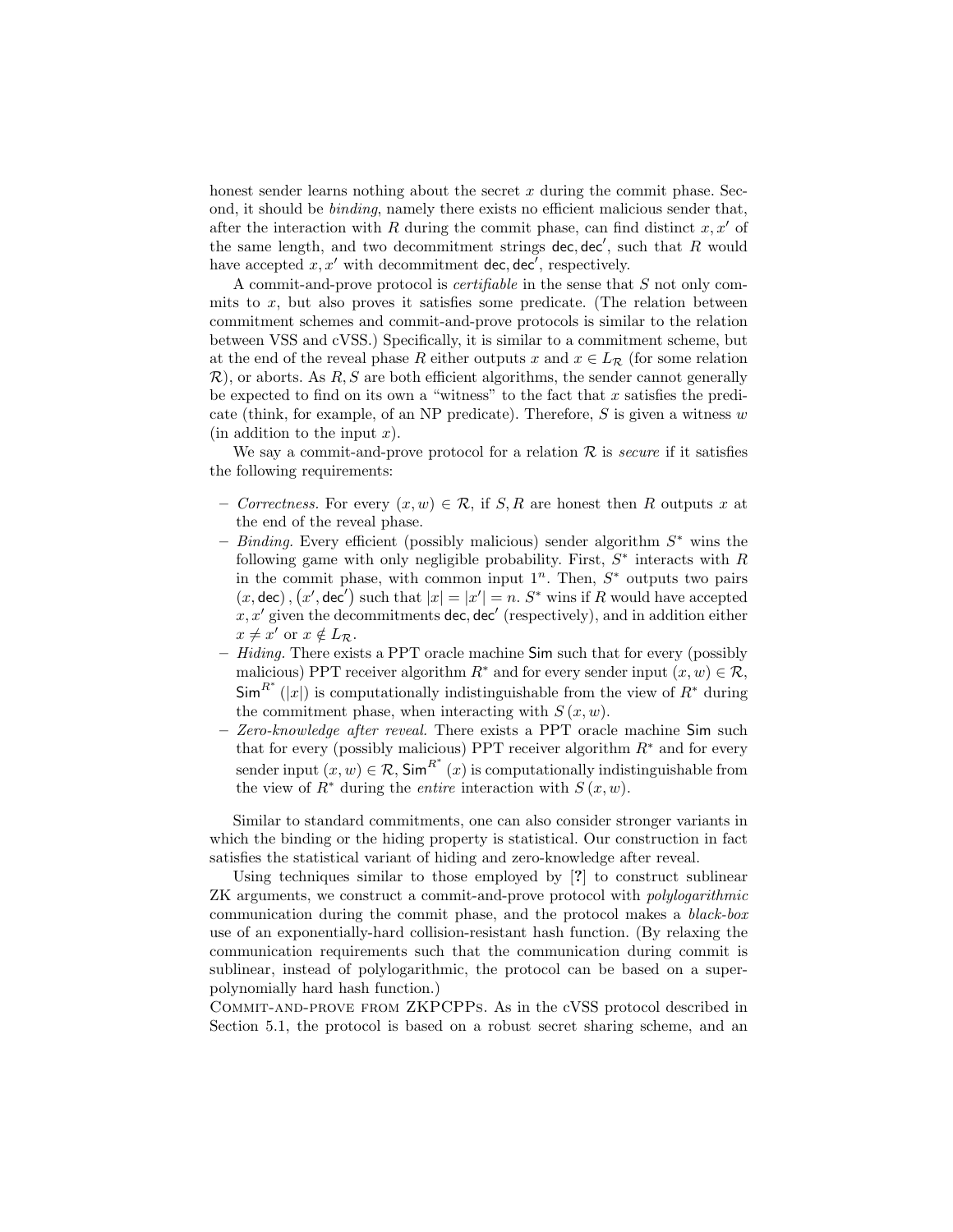$HVZKPCPP$  system  $(P, V)$ , e.g., the HVZKPCPP system of Construction 3. (Notice that honest-verifier zero-knowledge suffices in this case, since the sender can refuse to answer queries the honest ZKPCPP verifier would not make.) In addition, the protocol employs a family  $H$  of collision resistent hash functions. In the commit phase, R chooses a function  $h \in \mathcal{H}$  and sends (the index of) h to S. S secret-shares  $x \in L_{\mathcal{R}}$  into shares  $s_1, ..., s_n$  and, using P, generates a proof  $\pi$  for the claim that the secret shares are "close" to the shares of some  $x^* \in L_{\mathcal{R}}$ . Next, S commits to  $\pi$  using a computationally-binding and statistically-hiding commitment scheme  $\textsf{Com}_h$ <sup>4</sup>, and "compresses" the commitments, using a "Merkle Hash Tree" [?]. (That is, the commitments are compressed by repeatedly applying the hash function  $h$  to pairs of adjacent strings, where every application of  $h$ shrinks the input. Thus, a "tree" of hash values is generated, and its root is used as the compressed commitment.) S commits to  $(s_1, ..., s_n)$  in a similar manner. Then, S sends the compressed commitments  $C_{\pi}$  (of  $\pi$ ) and  $C_{x}$  (of  $(s_1, ..., s_n)$ ) to R, and R verifies the commitments as follows. R picks a randomness  $r$  for V and sends it to  $S$ .  $S$  determines the set  $Q$  of queries  $V$ , with randomness  $r$ , would have made, and answers every query  $q \in Q$  by decommitting the corresponding bit of  $\pi, s_1, ..., s_n$  (using the reveal phase of  $\text{Com}_h$ ) and sending the pre-images of all the hash values computed along the path in the Merkle hash tree leading from that bit to the root.  $R$  verifies that the values on the paths are consistent with  $C_{\pi}$ ,  $C_{x}$  and h, that V makes the queries Q when using randomness r, and that  $V$  would accept given these oracle answers. In the reveal phase,  $S$  sends R the entire hash tree used to compress the commitments to  $s_1, ..., s_n$ , together with the random strings used to generates the commitments (through  $\mathsf{Com}_h$ ) of  $s_1, ..., s_n$ . R verifies that the commitments and the Merkle tree are consistent with  $s_1, ..., s_n$ , and if so reconstructs x from the shares, and outputs it.

The properties of the protocol follow from a combination of the properties of the HVZKPCPP, the secret sharing scheme, and the collision-resistent hash function. More specifically, hiding follows from the secrecy of the secret sharing scheme and from the zero-knowledge property of  $(P, V)$ , and holds even if the commitments to  $s_1, ..., s_n, \pi$  are not compressed (the compression is required to "save" on communication during commit). Indeed, by the zero-knowledge of  $(P, V)$  even a malicious  $R^*$  learns only few shares, which reveal no information on x. Zero-knowledge after reveal follows in a similar manner, since a simulator for the entire view of a (possibly malicious) receiver  $R^*$  receives x, and can therefore emulate a simulation of a malicious verifier in the underlying HVZKPCPP system. As for binding, the collision-resistance of h and the binding of  $\mathsf{Com}_h$ guarantee that except with negligible probability,  $S$  is committed to some shares vector  $(s_1^*,...,s_n^*)$ . (If  $C_x$  is inconsistent with all possible Merkle hash tree commitments to all vectors  $(s_1^*,...,s_n^*)$  then R necessarily aborts during the reveal phase.) Therefore, if  $(s_1^*,...,s_n^*)$  is far from every "legal" shares-vector, or close to a shares vector of some  $x^* \notin L_{\mathcal{R}}$ , then R detects this during the commit phase

 $^4$  Such a scheme can be constructed from a collision-resistant hash function, with no additional assumptions. Moreover, if the hash function has exponential hardness then the resultant commitments can be polylogarithmic (in the length of the input).